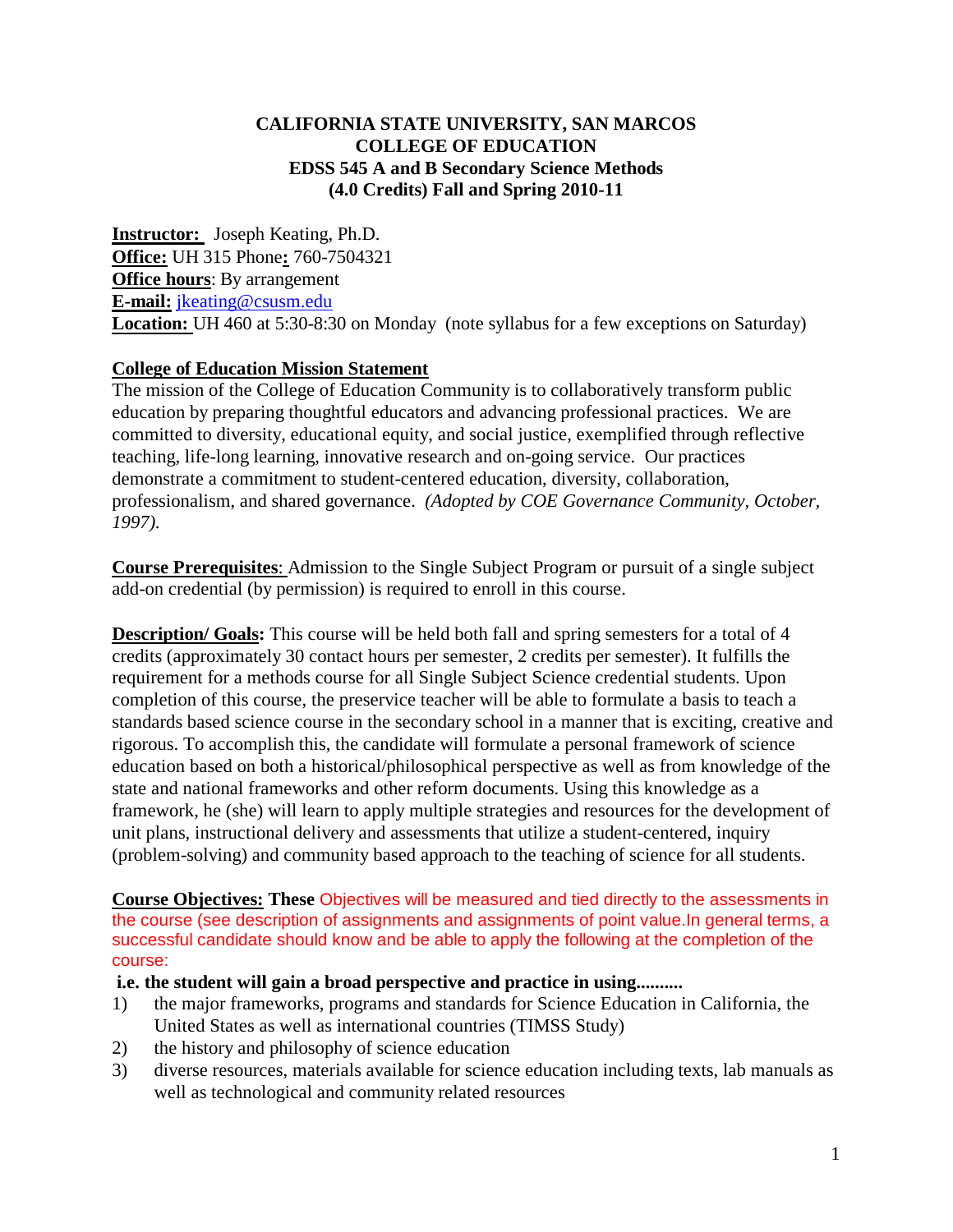- 4) methods of safe and effective science teaching
- 5) methods of integrating technology into science teaching,
- 6) effective methods in various teaching strategies such as expository teaching; inquiry based learning; the use of open-ended laboratory experiences; community or field based science
- 7) effective and diverse assessments including both formative/summative authentic and traditional;
- 8) enrichment activities that involve students in applying science and go beyond the standard curriculum
- 9) strategies of planning of science curricula as well as specific strategies for the integration of other disciplines (interdisciplinary curriculum).
- 10) inclusive science education strategies including SDAIE that enhance the science curriculum for all learners.
- 11) application of teacher designed and lead research called action research with the purpose of improving practice.

# **Teacher Performance Expectation (TPE) Competencies:**

This course is designed to help teachers seeking the Single Subject Credential to develop the skills, knowledge, and attitudes necessary to assist schools and district in implementing an effective program for all students. The successful candidate will be able to merge theory and practice in order to realize a comprehensive and extensive educational program for all students. The following TPE is addressed in this course:

TPE 1B: Subject specific pedagogical skills

# *California Teacher Performance Assessment (CalTPA)*

Beginning July 1, 2008 all California credential candidates must successfully complete a stateapproved system of teacher performance assessment (TPA), to be embedded in the credential program of preparation. At CSUSM this assessment system is called the CalTPA or the TPA for short.

To assist your successful completion of the TPA a series of informational seminars are offered over the course of the program. TPA related questions and logistical concerns are to be addressed during the seminars. Your attendance to TPA seminars will greatly contribute to your success on the assessment.

Additionally, COE classes use common pedagogical language, lesson plans (lesson designs), and unit plans (unit designs) in order to support and ensure your success on the TPA and more importantly in your credential program.

The CalTPA Candidate Handbook, TPA seminar schedule, and other TPA support materials can be found on the COE website provided at the website provided: <http://www.csusm.edu/coe/CalTPA/ProgramMaterialsTPA.html>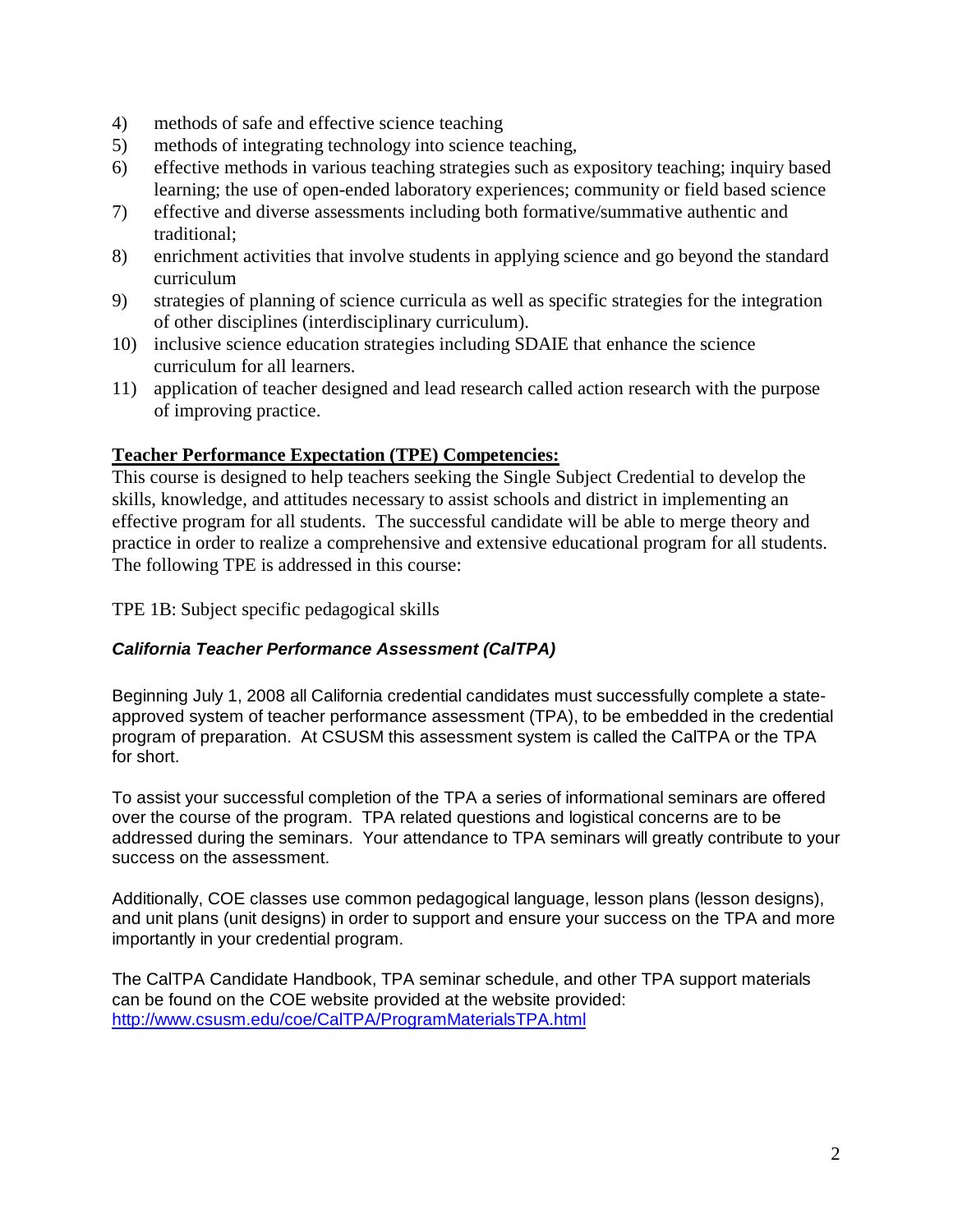#### **Required Texts:**

Science Instruction in the Middle and High School (Chiappetta and Koballa) (2009 Seventh Edition) available for purchase @ Amazon etc.

Use of Discrepant Events for K-12 Science Teachers (Aztec Press /University Bookstore), (Keating) available in bookstore only

California Frameworks in Science (State Dept of Education) under

http://www.cde.ca.gov/re/pn/fd/documents/science-framework-pt1.pdf (see free downloads) Inclusion of All Students (Choate) Used in other courses already

# **Optional Texts:**

The Demon Haunted World (Sagan)

The Structure of Scientific Revolutions (Kuhn)

California Safety Manual in Science (State Dept. of Education)/Flinn Scientific Safety Manual (both available as free downloads)

# **Schedule: Classes will consist of formal class meetings, field trips, video conferences and independent study totaling approximately 20 seminars @ 10 seminars per semester @ 3.0 hrs.each from 5:30-8:30**

# **Authorization to Teach English Learners**

This credential program has been specifically designed to prepare teachers for the diversity of languages often encountered in California public school classrooms. The authorization to teach English learners is met through the infusion of content and experiences within the credential program, as well as additional coursework. Students successfully completing this program receive a credential with authorization to teach English learners. *(Approved by CCTC in SB 2042 Program Standards, August 02)*

# **College of Education Attendance Policy**

Due to the dynamic and interactive nature of courses in the College of Education, all students are expected to attend all classes and participate actively. At a minimum, students must attend more than 80% of class time, or s/he may not receive a passing grade for the course at the discretion of the instructor Should the student have extenuating circumstances, s/he should contact the instructor as soon as possible. *(Adopted by the COE Governance Community, December, 1997).*

Both attendance and punctuality are essential to completing all work satisfactorily. Only 50% of the potential value for an assignment can be credited as makeup for an assignment that is due and reviewed in a class that was not attended by the student. Two absences in one semester can result in a minimum of one grade lower; three absences can result in a non-passing grade (unless there are extenuating circumstances). Late arrivals will be penalized at the discretion of the instructor.

# **Students with Disabilities Requiring Reasonable Accommodations**

Students with disabilities who require reasonable accommodations must be approved for services by providing appropriate and recent documentation to the Office of Disable Student Services (DSS). This office is located in Craven Hall 5205, and can be contacted by phone at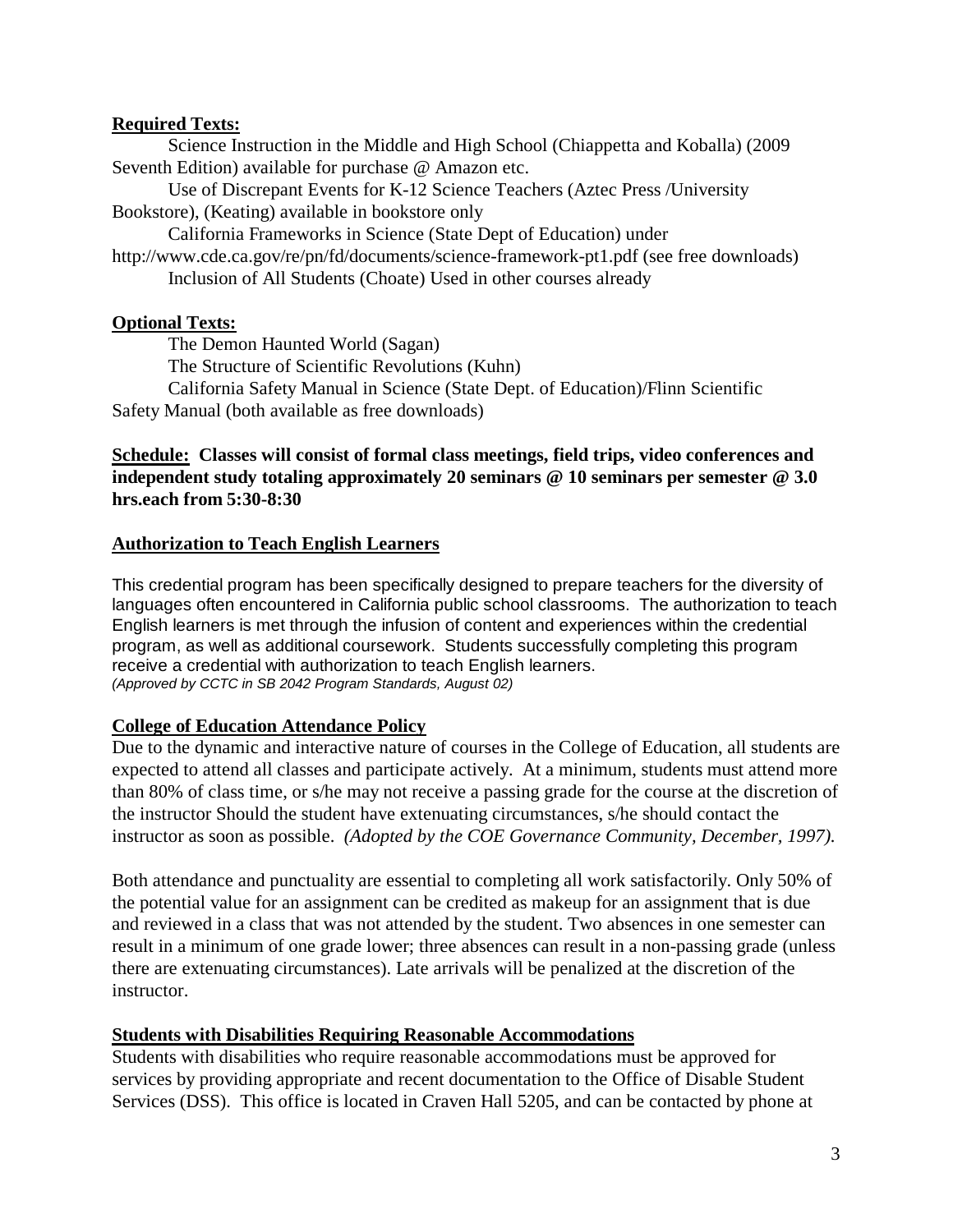(760) 750-4905, or TTY (760) 750-4909. Students authorized by DSS to receive reasonable accommodations should meet with their instructor during office hours or, in order to ensure confidentiality, in a more private setting.

**All University Writing Requirement:** A minimum of 2500 words of writing assignments per semester are required. This will be fulfilled through a variety of ways in this course such as : reading logs, action research reports, field trip curriculum plans, discrepant event curriculum plans and independent study reports.

# **CSUSM Academic Honesty Policy**

"Students will be expected to adhere to standards of academic honesty and integrity, as outlined in the Student Academic Honesty Policy. All written work and oral presentation assignments must be original work. All ideas/materials that are borrowed from other sources must have appropriate references to the original sources. Any quoted material should give credit to the source and be punctuated with quotation marks.

Students are responsible for honest completion of their work including examinations. There will be no tolerance for infractions. If you believe there has been an infraction by someone in the class, please bring it to the instructor's attention. The instructor reserves the right to discipline any student for academic dishonesty in accordance with the general rules and regulations of the university. Disciplinary action may include the lowering of grades and/or the assignment of a failing grade for an exam, assignment, or the class as a whole."

Incidents of Academic Dishonesty will be reported to the Dean of Students. Sanctions at the University level may include suspension or expulsion from the University.

# **Plagiarism:**

As an educator, it is expected that each student will do his/her own work, and contribute equally to group projects and processes. Plagiarism or cheating is unacceptable under any circumstances. If you are in doubt about whether your work is paraphrased or plagiarized see the Plagiarism Prevention for Students website [http://library.csusm.edu/plagiarism/index.html.](http://library.csusm.edu/plagiarism/index.html) If there are questions about academic honesty, please consult the University catalog.

# *Course Requirements***: See Description of Assignments**

# *Grading Standards***: See grade sheet and point values of all assignments**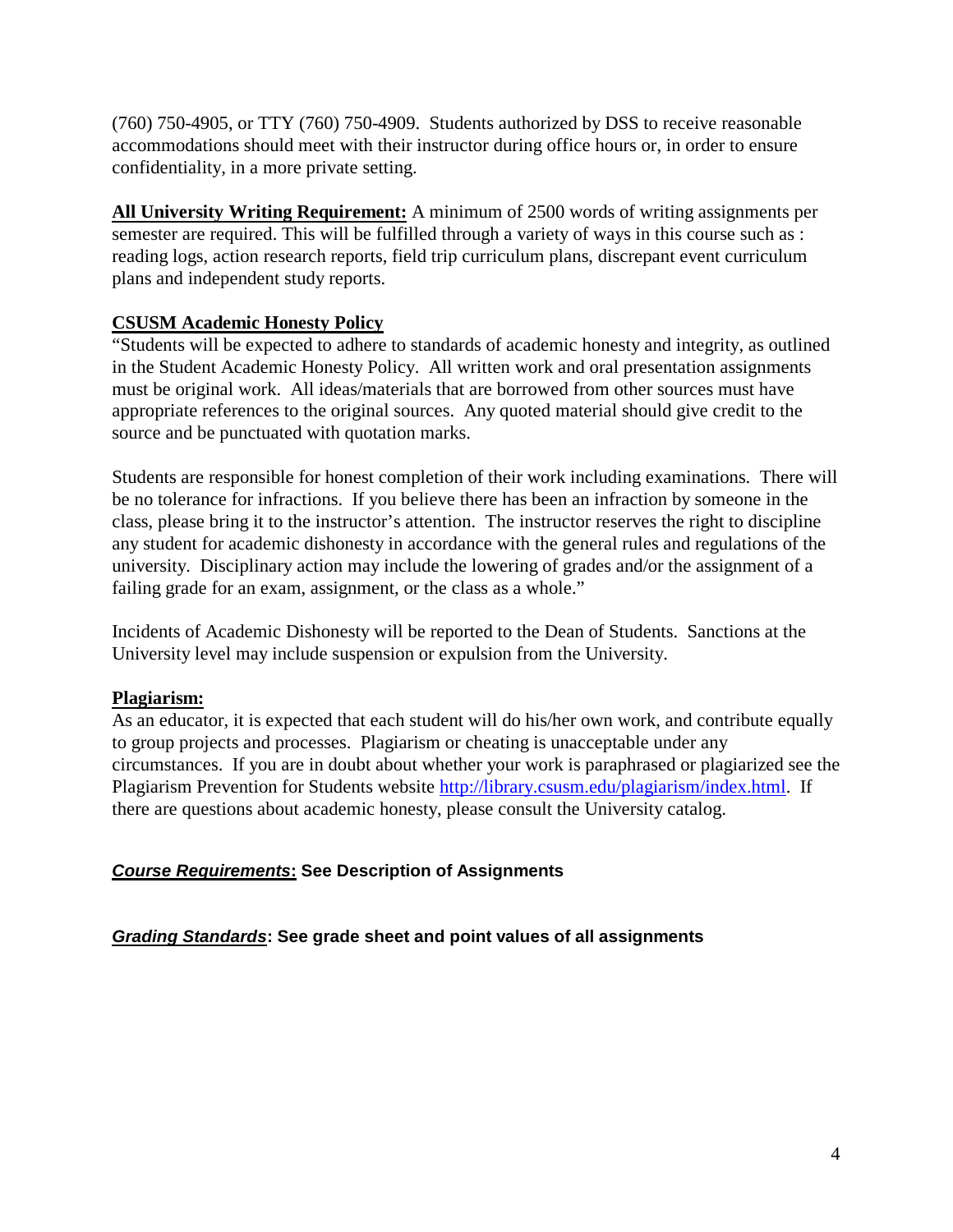# **Course Schedule and Outline:**

# **Fall Semester EDSS 545 A: \*=Assignment/Reading due**

#### **#1 September 13 (Monday 5:30-8:30 UH 460)**

- Class introductions
- \*Read syllabus prior to class with special attention to the following: 1) copy fall semester grade sheet ; 2) assignments required ; 3) description of each assignment . BRING ANY QUESTIONS TO CLASS
- \*Prior to class be prepared to respond to these questions: **How would you define Science? How should it be taught in high school? What do you think is important for you to learn this year?**
- In Class: Introduction to inquiry based science through the discrepant event (DE) model with in class presentation "Bouncing Balls" (What are the basic pedagogical elements of an effective DE?)
- Preparation time in class for \*Science Frameworks and Standards Jigsaw Assignment\* #3 a-c (to be discussed in class)
- **Review Assignments for Next time**: (to be discussed in class); 1) format procedure for Reading Logs for text reading assignments (questions for discussion TBA) : 2) sign up for dates for DE (2-3 presentations) Assignment # 6; 3) Science Frameworks jigsaw assignment #3a-c; 4) readings and chapter questions (TBA)from Text (Ch 1 and 2) (see above Reading logs)

# **#2-#3 September 18 (Saturday 9:00-3:00 UH 460)**

- **\*Science Frameworks and Standards Jigsaw Assignment**\* **#3 a-c**
- **\*Discrepant Events (three-four present) #6 a-b**
- **\* Discussion of /Reading Logs and Questions from Text Ch 1-2**
- **\*The use of Inquiry Based/Open ended vs. Closed ended science lab experiments "Paper Towel Experiment" (in class)**
- **Review Assignments for Next time:** 1) Read and prepare reading logs and chapter questions (TBA) for Ch 3 and Ch 4; 2) Discrepant Event (2-3 presentations)

# **#4 September 20 (Monday 5:30-8:30 UH 460)**

# **\*Discrepant Events (two-three presentations) #6 a-b**

- **\* Discussion of /Reading logs and Questions in Text** (Chap 3-4 due)\* **#2**
- Overview of Issues in Student Teaching: Discuss/introduction to use of Case Study Model for Assignment #15 ( also see Addendum C in Syllabus for Case Study Model)

# • **Review Assignments for Next time:**

- 1) Reading logs and chapter questions (TBA) for Ch 5 and Ch 6;
- 2) Discrepant Events (2-3 presentations)
- 3) Identify major issue(s) or problems for Case Study 1 Issues in Student Teaching (write out proposed problem(s) for discussion next class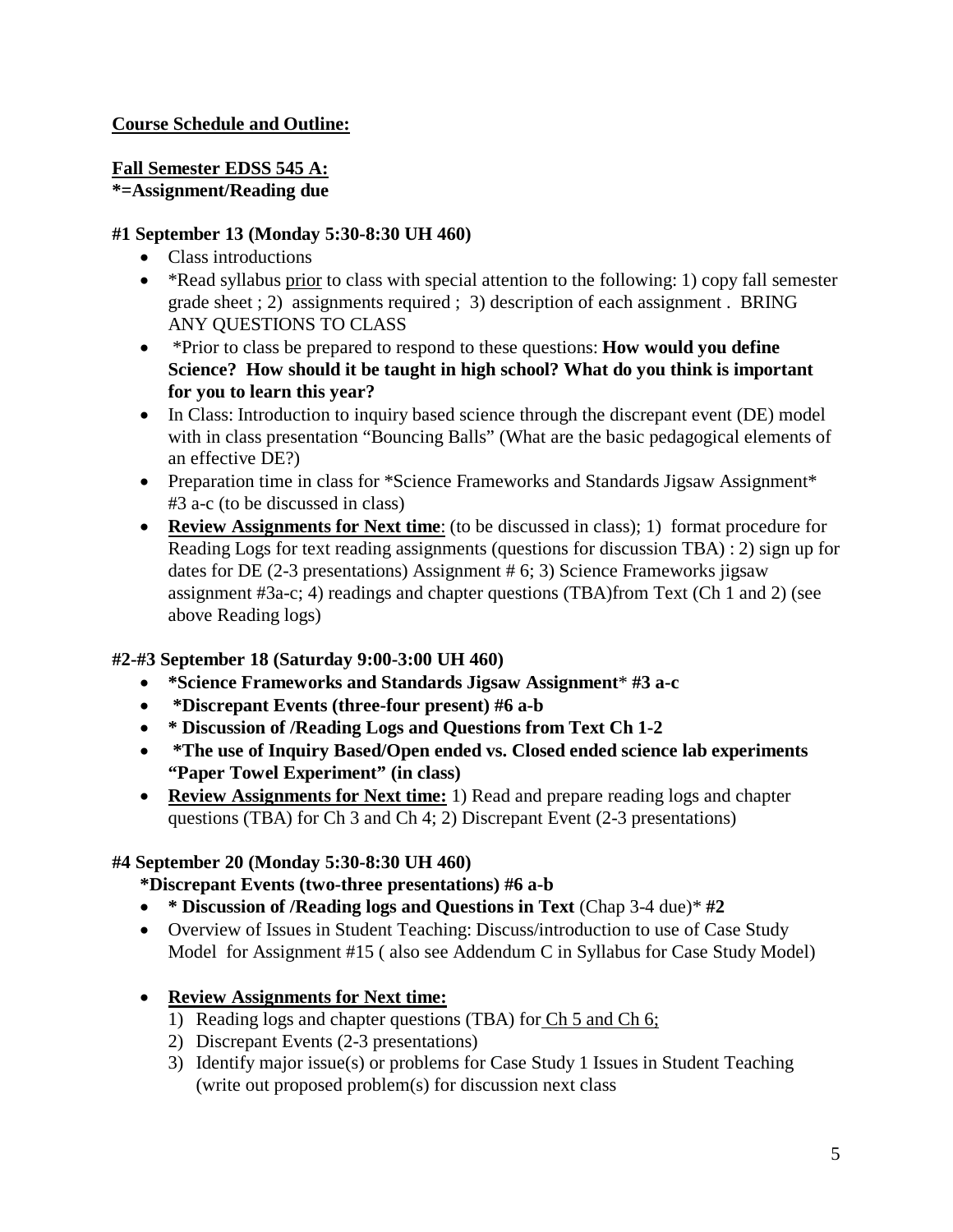# **#5 October 18 (Monday 5:30-8:30) Video Conference in UH 460**

- **\*Discrepant event presentations (two)\* #6 a-b**
- Discussion of assignment requirements for science teaching observation sheet and science safety issues #9 A/B with master teacher
- **\* Discussion of Reading logs and Chapter Questions for (Ch 5 and Ch 6 )\* #2**
- Discussion of major problem or issue in Student Teaching for Case Study 1
- **Review Assignments for Next time:** 1) Reading logs and Chapter Questions for Ch7 and CH. 10 ; 2) final report on Teacher Observation Assignment #9A 3) Case Study 1 (development of action plan/baseline data etc.)

**#6 Independent Study** : **No formal meeting** Sometime between September-November 8 or whenever scheduled by you. To be completed before class #10 during this semester

**Assignment #12:** attend a science related informal or formal event or presentation equivalent in time and effort to one class session (3 hrs). This could be a field trip, museum, lecture or some other equivalent experience that will assist you either directly or indirectly in becoming a science teacher. Your choice!! To complete this requirement: 1) complete a onepage summary with applications to teaching; 2) send by email to all of us; 3) do a 1-2 minute presentation to the class during class #10. The report and oral presentation should include a summary of what you learned and implications for your own teaching.

# **#7 November 8 (Monday 5:30-8:30)**

- **\*Discrepant event presentations (two)\* #6 a-b**
- \* Discussion of /Reading logs chapter questions for Ch 7 and Ch 10)\*  $\#2$
- **\* Discussion of final Teacher Observation Assignment #9a**
- Discuss action plan/preliminary data from Case Study Model for Assignment #15 (also see Addendum C in Syllabus for Case Study Model)
- **Review Assignments for Next time:** Go over assignments for next four classes:
	- 1) WAP Field Trip #13;
	- 2) Application of these resources: Science safety manual (CA); Flinn safety manual and Ch 14 Science Safety (read/notes/questions) for the development of a Plan for Science Safety assignment #8;
	- 3) Prepare a Final Case Study Report (Assignment #15) for some issue(s) during beginning student teaching (see Addendum C in Syllabus for model)

# **#8-9 December 4 (Saturday 9-3 at Wild Animal Park) Assignment #13**

- Issues in organizing a field trip
- Resources available at park and for school sites
- Implementation and analysis of grade level WAP curriculum guides
- Strategies for doing animal observation studies
- **Review Assignments for Next time:** 1) Science safety: reading log (Flinn, State Dept, Ch.14); 2) Presentation of Plan for Science Safety #8; 3) Case Study action plan outcomes #15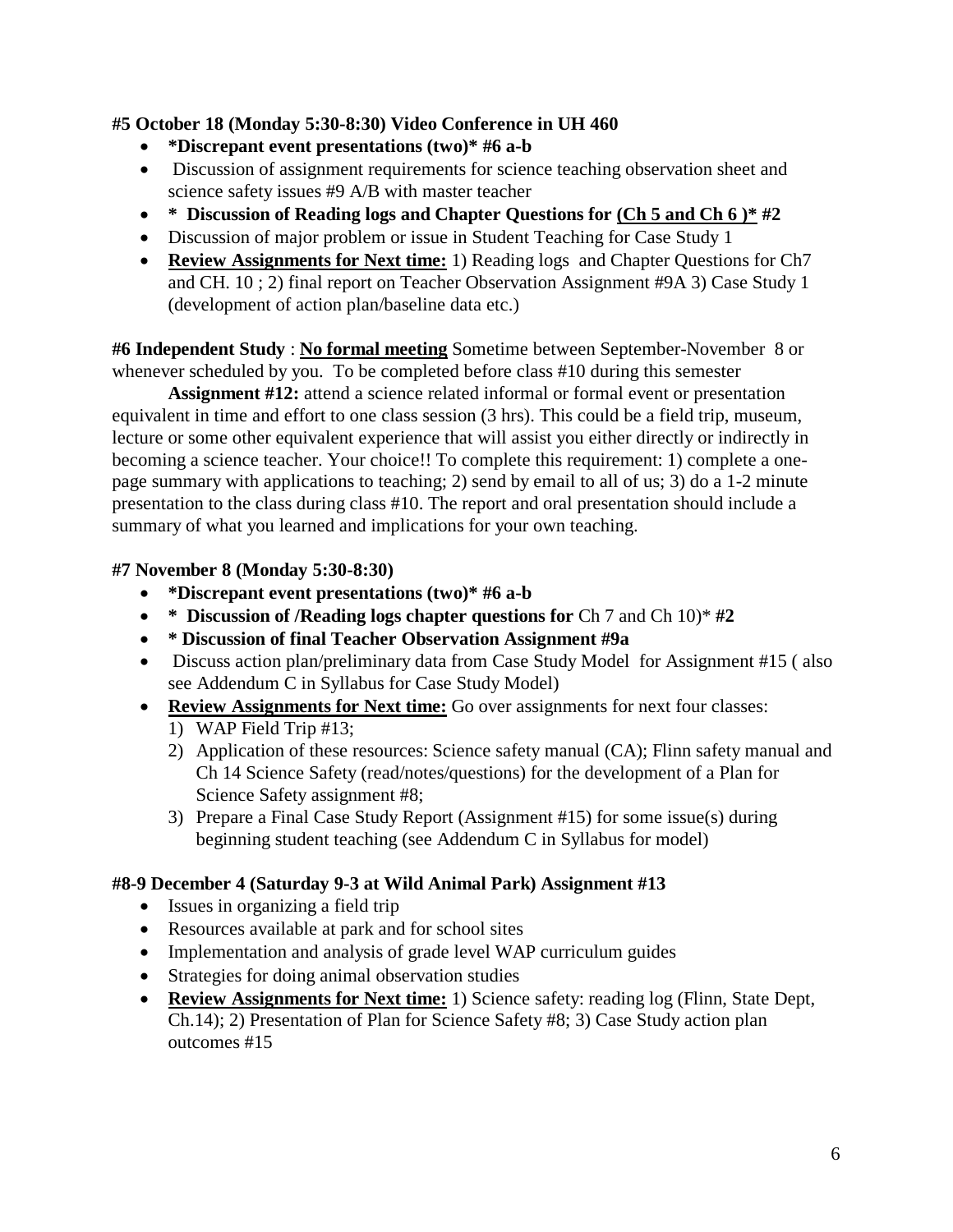# **# 10 December 6 (Monday 5:30-8:30)**

- Overview of Science Safety with discussion/questions from 1) Science Safety Manual or Flinn Scientific ; 2) Ch 14 text; and 3) Discussion of safety issues with master teacher #9b
- **\*Presentation of Plan for Science Safety #16**
- **Issues in student teacher: \*Case study action plan outcomes/discussion of: action plan findings/final report #15 (Addendum C model)**
- Instructor Evaluations
- **Review Assignments for Next Time:** Discuss Second semester schedule

**Overview of Assignments (by number)/Requirements:** (each will count as the points noted). The final grade for part a and b with be the % of total points earned that semester converted to a letter grade (90-100=A etc.) Assignments are due on time and will not be accepted late.

- 1) Attendance/participation (5 pt. per class) (100 pts.)
- 2) Science Methods Text Readings/Questions/Discussion/Notes (6pts each)
- 3) Jigsaw of science frameworks and standards (10pts)
- 4) Evaluation sheets on best practices in Science video's (5 pts)
- 5) Evaluation of Science Internet sites (5 pts)
- 6) A-B Inquiry---Discrepant event reflection/ presentation(s) (20 pts)
- 7) Science lab SDAIE modification and action research findings (20 pts)
- 8) Development of an outline for a Plan for Science Safety (10 pts)
- 9) A-B Observation of science lesson and evaluation of science safety strategies  $(10 + 5$  pts  $= 15$  pts.)
- 10) Development and implementation of authentic assessment and comparison to traditional assessment (action research findings) (20 pts)
- 11) Book Report on high interest science book (5 pts.)
- 12) Open ended science related event both semesters (10  $\omega$  2 = 20 pts)
- 13) Strategies for implementing field trips at the high school level (WAP visit and Reuben Fleet Museum  $2@ 15$  pts = 30 pts.
- 14) Researching and presenting a mini-lecture on a current topic in science(10pts)
- 15) Two Case Studies one per semester: Issues in student teaching and proposed action plans  $=(5 + 5 = 10$  pts  $@2 = 20$ .)

Optional/Extra credit: (maximum 10 pts)

- 1) Directorship (5 pts.)
- 2) SDSEA or CSTA or NSTA or other Conference in addition to open assignments (5 pts. one day)

# **Point's summary:**

**Fall Semester required: Assignments #1 (50 pts); #2 (54 pts); #3 (10 pts); #6 (20 pts); #8 (10 pts) #9 a-b (10+5); #12 (10 pts); #13 (20 pts); #15 (10 pts); = 199 pts. Total**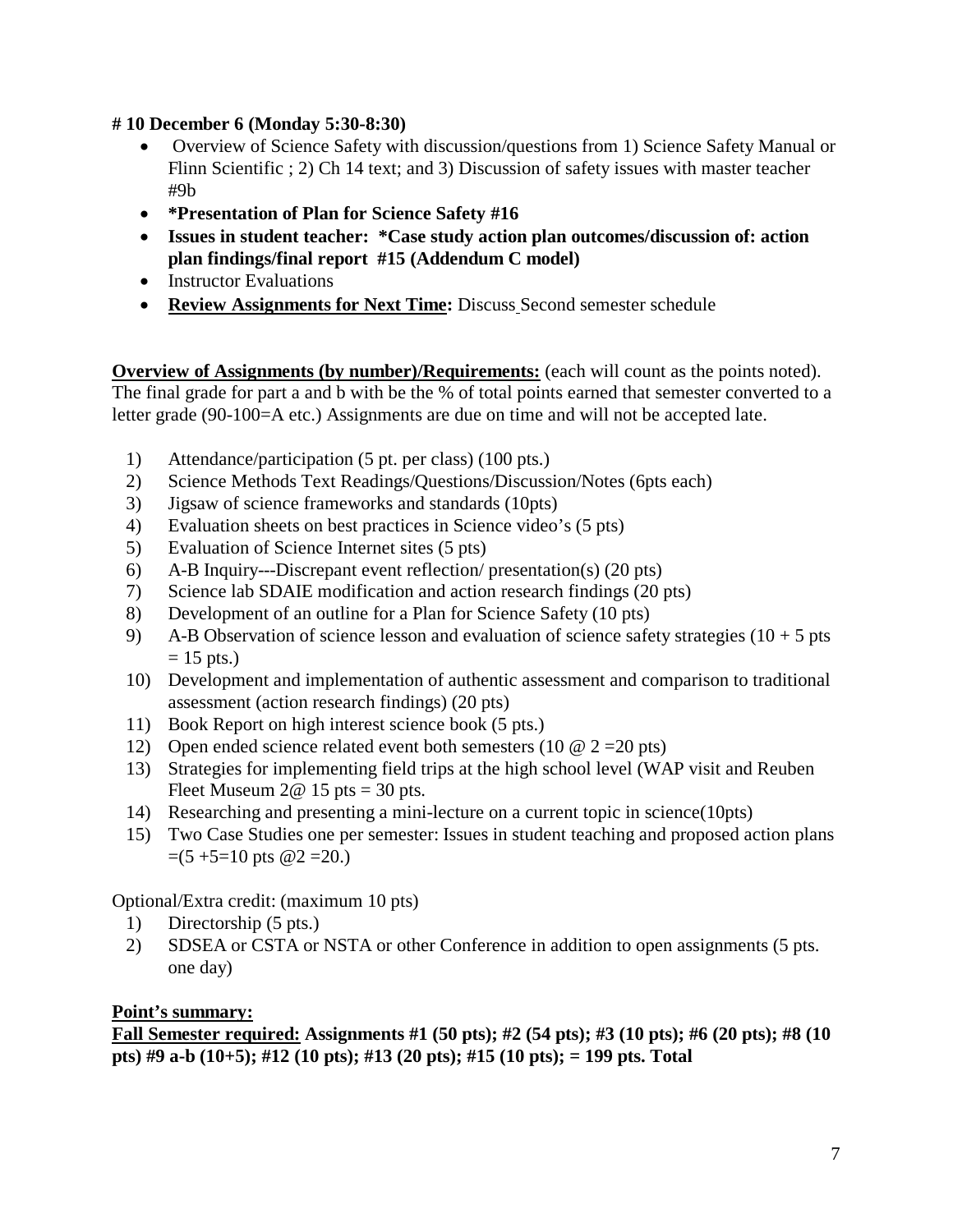# **Description of all Assignments (by number):**

**Assignment 1 Attendance** (each class counts 5 points) In the event of an absence any assignments due that night could receive only 50 % of the potential credit (if made up) since you were not there to interact and discuss the assignment.

**Assignment 2 Science readings in texts** (6 points each chapter) Each chapter is assigned a value of six points that includes your notes or a prompt (summary of major points, reflections, questions) and responses to specific chapter questions as well as a discussion of these with your colleagues in class.

# **Assignment 3 – California Science Framework and Standards** (10 pts)

Spirit of the assignment: How to teach science to all students by understanding how to apply standards to an inquiry based curriculum appropriate to a subject area to read a portion of the California Science Framework and the Standard for a particular science subject area for grades 9-12. You will write your individual response to the readings. Then you will work with your subject level team to prepare and do a presentation to the class. It's important that you do the reading and the write-ups BEFORE you meet with your team.

- 3a **Framework summary response** 3 points
	- Individually: Read the California Science Framework. For the standards chapters read only the subject area standards for high school subject area (9-12) that you are assigned i.e. Physical Science, or Life Science or Earth Science Think about the readings holistically.
	- Write about a page for the non-standards chapters, in your own words, that answer these questions: What do you think are **the most important** ideas addressed in the reading? Were there any ideas in the reading, which were very new to you, and have a question about (or) which you disagreed?
- 3b **Science subject standards response (only your subject area)** 2 points
	- Using the standard for your chosen subject, (assume a general course) pick one standard from physical science, or life science, and or earth science. 1) choose and write the standard; 2) come up with a brief description of an activity those students in that subject area can do and 3) state which Investigation and Experimentation standard it address for that subject.
	- In addition, 4) write a short paragraph on how this lesson might incorporate other ideas discussed in other chapters in the California Frameworks. For example, one chapter addresses the use of technology in science. Your lesson might incorporate the use of a remote data recorder for pH in a stream environment and using this data to graph the outcomes on a computer. You might have to receive professional development training (another chapter in Frameworks) to learn how to use the remote data recorder and the graphing software. Both of these ideas might be addressed in this section
- 3c. Team preparation and presentation 5 points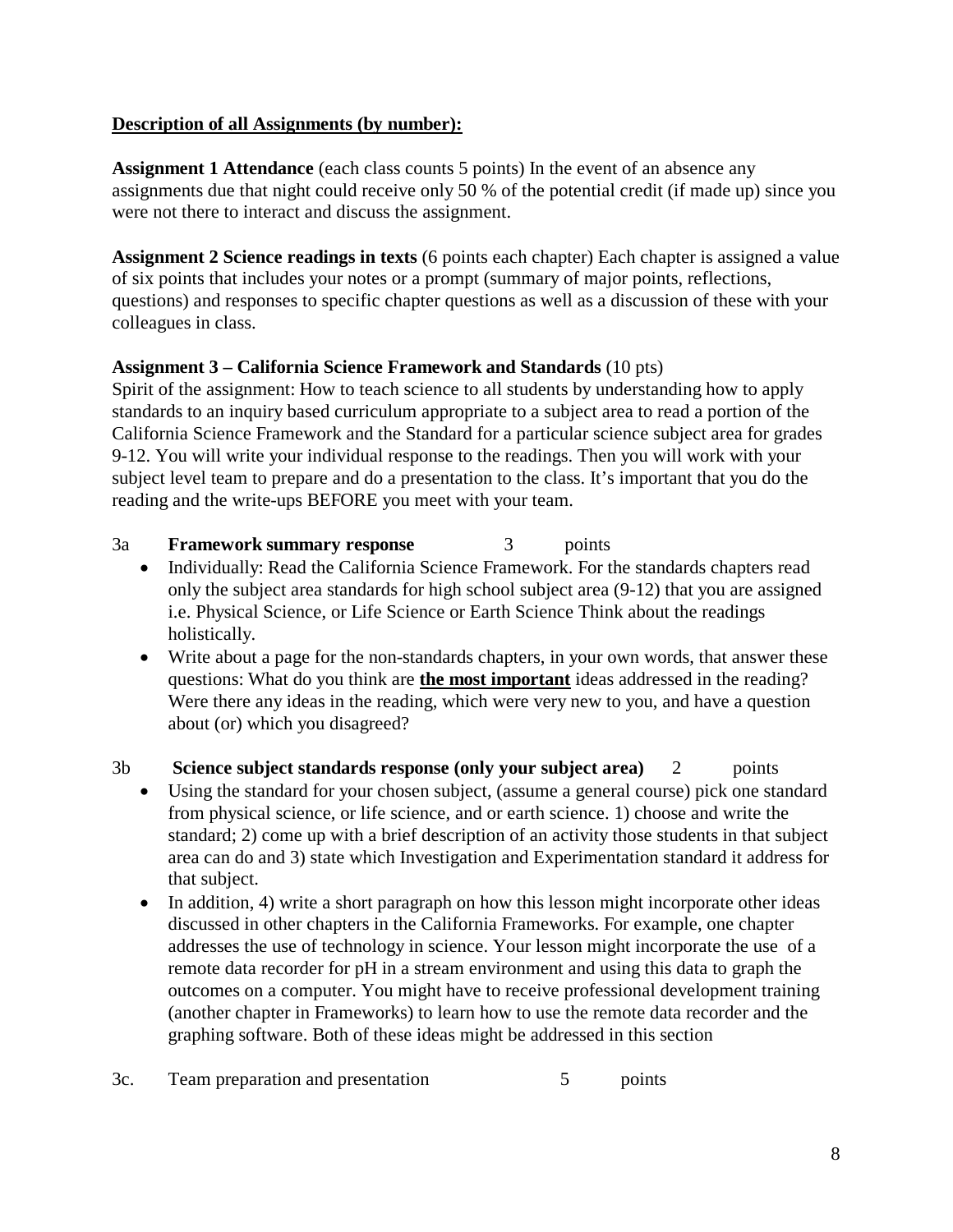- Get together with your team by subject area (chemistry, physics, biology or earth science). Look at the activities that everyone wrote up for Assignment 2b. Choose one that your team feels is the best representation of the application of the standards/frameworks
- As a team, write up a lesson plan for the activity stating the standard(s) (with objectives, activities, assessment, ). This lesson plan should also try to integrate the ideas from the individual team chapters 4-11 as discussed in 3b above. Put it on chart paper or an overhead transparency so it can be easily presented to the class.
- As a team, think about the entire set of standards for the subject area. If you only had time, as a teacher, to do half of it with your students, which half would you do, and why? Make a list to present to the class, and be prepared to give your reasons for your choices.
- In 8 minutes or less, present your creative lesson plan and standards choices. Be prepared to explain why your science lesson plan represents a standards based, student centered, inquiry based concept and why your chose the particular lines or sections from the standards to teach.

#### **Assignments 4 and 5 (Evaluation and Use of Technology Resources) Assignment 4 (Internet Sites) (5pts); Assignment 5 (Best Practices in Science Videos) (5pts)**

Spirit of the Assignments: individually explore Internet and video science resources; rate them and provide feedback to classmates regarding their potential use.

For assignment #4 explore in detail at least three internet sites; for assignment #5 explore either the Annenberg and (or) the Lucas internet site for Best Practices in Science Teaching and one video/DVD resource and prepare the following for each (three in all):

- 1) name/ access information (so someone else can access)
- 2) rating 1-5 with justification for use by teacher, student (appropriateness for what subject or level)
- 3) how would you use it

4) electronic documentation so the technology director can collect and send complete copies to all

# **Assignment 6: Inquiry based Discrepant Event Presentation** (10 pts)

Spirit of the Assignment: to develop and teach a particular kind of a science inquiry lesson that teaches both sciences thought processes and science content. You will practice your discrepant event on at least middle or high school age student and reflect on the child's responses and what they indicate about how much he/she understood. Working by yourself or with a partner you will actually present your discrepant event to the class and give a copy of the lesson plan to each class member.

6a. **Discrepant Event Lesson Plan and Presentation** 5 points

• Working by yourself, or with a partner, find a discrepant event to do. You can get one from Discrepant Events, by Keating, or go to a bookstore or the children's section of the library and look for books on Science Tricks, or Science Magic.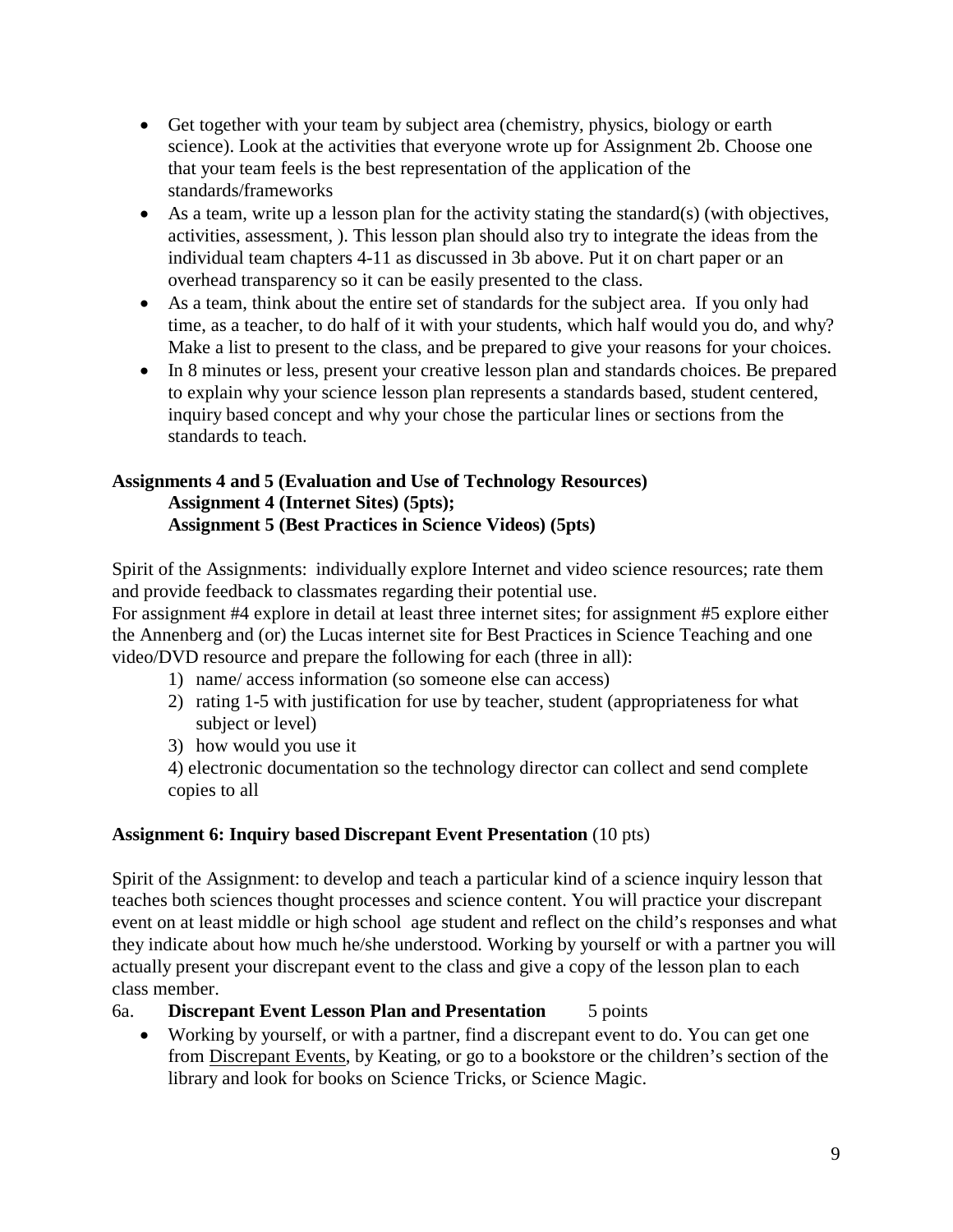- Get together the materials needed for the discrepant event. (If you can't get certain things, look for another event to do.)
- Practice doing the event. (If you can't get it to work, you may need to find another event to do.)
- Make sure you understand the science behind the event. If you got it from an Internet website, there may be background info on the site.
- Do your discrepant event with at least one middle or high school age student and take careful notes on the student's responses. (This ties in with Assignment 6b.)
- Present your DE to the class. (you may discuss your findings from the pre-event DE with the student as part of this presentation. You are limited to 15 minutes presentation time.
- After presenting your event, give a copy of the DE lesson plan to each member of the class your individual journal to the instructor (see 6B)

# 6b. **Discrepant event journal (Reflection on Pre-Event)** 5 points

- After you have done your pre-event discrepant event with a student, look at your notes and think about how it went. (You may realize that your event needs to be modified before you do it with the class.)
- Write a description of what happened, with special attention to what the student said and did. Analyze the student's response: what portions of the event did the student understand (not understand) what was happening? Did they understand the underlying science concept? What modifications to what you say or do might be necessary for better understanding?

**Assignment 7: Science Lab (SDAIE) modification using the action research model) (20 pts)** Spirit of the Assignment: take an existing science lab or activity and rewrite it to be more appropriate particularly by second language learners (use SDAIE techniques). Evaluate using the action research model by comparing outcomes of experimental lab (SDAIE) with control (original lab or activity). See suggested for ideas in Choate Ch 13.

For the assignment: Use the SDAIE lab or activity you have prepared and incorporate it into a class during advanced student teaching and compare it to outcomes from a control class using the original lab or activity (10 pts total). For your presentation: 1) bring overhead copy of original science lab or activity and revised SDAIE lab (6pts); 2) List of changes/ adaptations you made (4pts); 3) Design an action research proposal using the design explained in class. This will be presented prior to implementation in class for input from classmates and instructor (5pts). 4) Present the findings (triangulated data) by comparing various outcomes from the two lab classes one, which used original lab (control) and another who used the modified SDAIE lab (experimental). Some tools for measuring the success (lack of success) of the lab approaches might be: teacher observations, focus groups, and student assessment of understanding, Quickwrite and class discussions. Discuss briefly your findings (5 pts).

# **Assignment 8 Development of a personal Plan for Science Safety (10 pts)**

Spirit of the Assignment: Use your readings from the safety manuals/documents and interview with the science teacher to propose an outline of a **Plan for Science Safety** that you will (can) use within your science discipline. This might include: safety contracts, demonstrations, laboratory protocols, etc.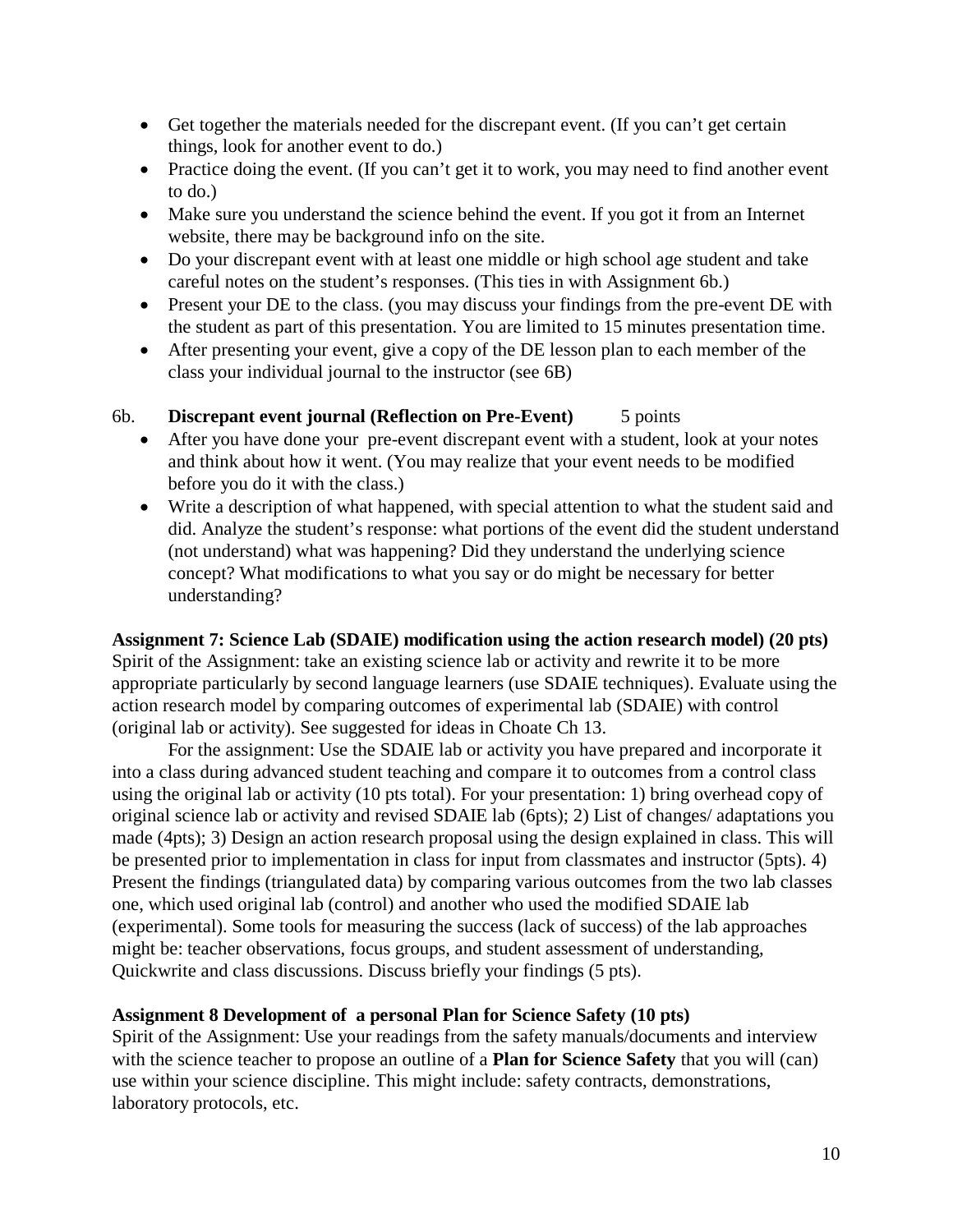# **Assignment 9 a-b Observation of science lesson and teaching strategies and use of science safety within the curriculum**  $(10 + 5 \text{ pts} = 15 \text{ pts})$

Spirit of the assignment: to intelligently observe a science lesson. During your observation/participation time you will find a science teacher who may or may not be your own master teacher. You will 1) 9A: interview the teacher before and after the lesson. If possible, it's good to also talk with some of the students after the lesson (see guidelines for 9a below (10 pts); 2) 9B: address with the teacher the specifics of how she (he) approaches science safety. This might include as a minimum: lesson plans they use to teach safety, lab safety contract, general rules used, and any general experiences in dealing with science safety). Collect samples if you can and include what you would do in your classroom to address science safety (5 pts). You will put both of these responses (9A-B) together with your own observations and conclusions to write your report.

# **General guidelines for completing 9 a (10 pts)**:

GENERAL INFORMATION: grade level, district, description of the activity.

# BEFORE (Interview)

- How did the teacher come to do this lesson?
- How did he/she pick the topic?
- Where did the materials come from?
- In general, how does the teacher think the students will respond to the lesson?
- Identify some students in the class who will like this lesson and do well on it.
- Identify some students who might have difficulty, either cognitive or behavioral and describe the problems they are likely to have and how the teacher might adapt for them

# DURING (observation)

- Is there a written or unwritten plan for this lesson?
- What are the objectives (if this/these are unstated, you will have to figure them out)
- How does the teacher know that the objectives were met at the end of the lesson (formative or summative assessments)?
- How does the teacher know as the lesson is going on whether the students are getting it? (Formative i.e. checking for understanding)
- Does the teacher make any adaptations to address the needs of the children who have difficulty?
- Can you clearly follow the procedures the teacher is using and the understanding of the science concept and do they relate directly to the objectives?

AFTER (interview teacher, and if possible, some students)

- How did the lesson go?
- Did the teacher correctly predict the performance of specific students?
- Did the adaptations (if there were any) work?
- How about the class as a whole were the students engaged?
- Did they learn the skills and or content?
- How does the teacher know whether they got it or not?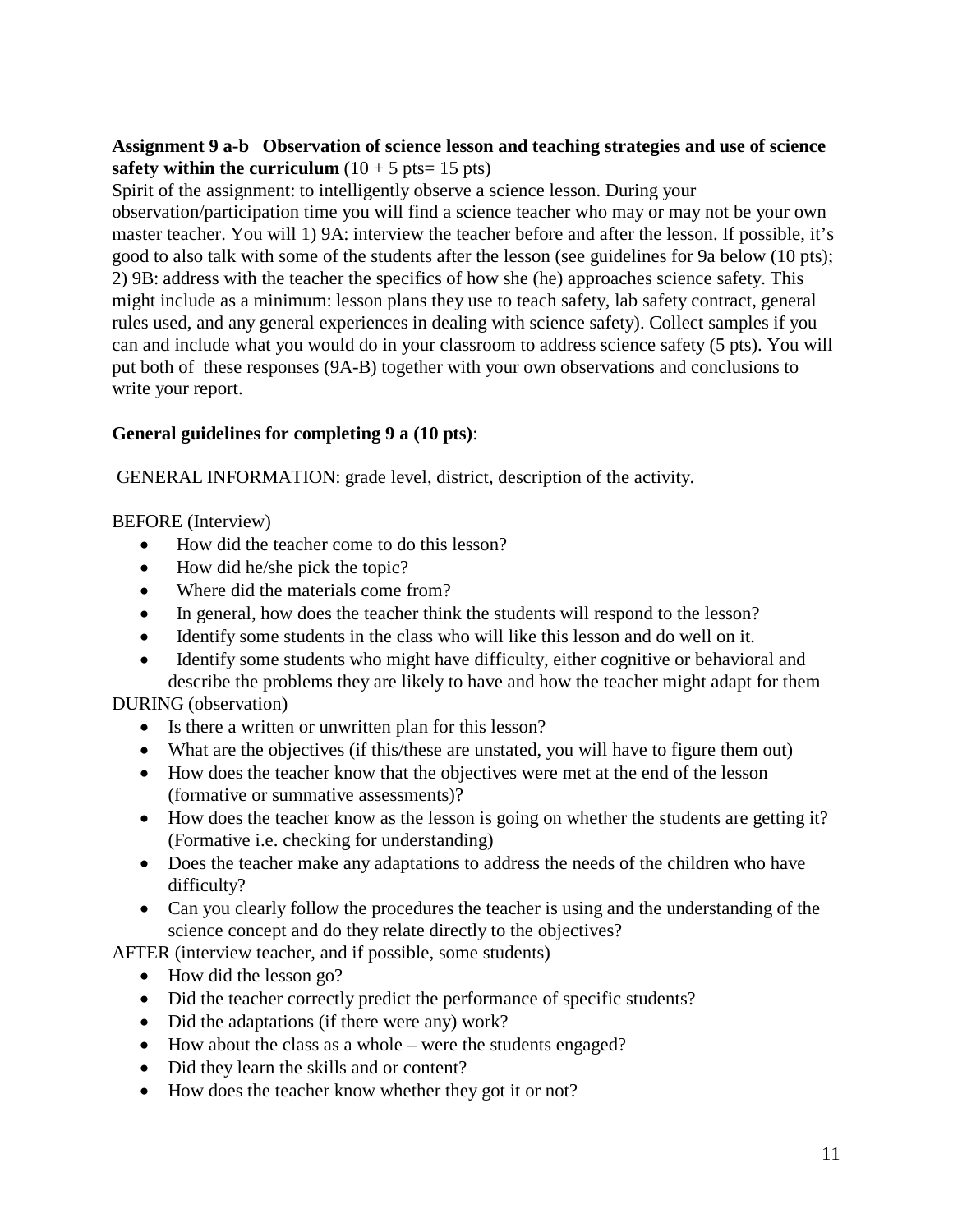• Were there any logistical problems?

If you taught this lesson, how would you change it? (Include as many things as you can think of. Even if the lesson was wonderful, come up with at least one modification of your own.) Remember, there is no such thing as a perfect lesson.

#### **General Guidelines for completing 9B (5pts) (Science Safety in the Science Curriculum)**

Address with the teacher the specifics of how she (he) approaches science safety. This might include as a minimum: lesson plans they use to teach safety, lab safety contract, general rules used, and any general experiences in dealing with science safety). Collect samples if you can 9B and include your own comments on what you would do (5 pts).

#### **Assignment #10: Comparison of the use of authentic assessment vs. traditional assessments in Science using the Action Research model (20 pts)**

Spirit of the assignment: During advanced student teaching prepare both an authentic and traditional assessment (that address the same standards and science content) and include their rubrics and implement them in an actual science lesson. Design an action research plan to evaluate the findings comparing two classes (control and experimental). Describe the strengths and challenges that you found in using this as an assessment.

For this assignment be prepared to discuss and include as part of the discussion: 1) a copy of the actual lesson plan; 2) a copy of the two types of assessments and rubrics you used (with student outcome examples if possible) (10 pts); 3) action research design proposal that incorporates at three instruments (triangulation) (5pts) 4) the triangulated findings/outcomes (data) comparing the two assessment approaches that include a brief overview of the findings as well as the strengths and challenges of using these instruments (for the teacher as well as for the student) (5pts)

#### **Assignment 11 Book Report on high interest science book (5 pts.)**

Spirit of the assignment: read a new book in fiction or non-fiction that you would like to read for general interest, deep background or for inclusion in your own class. By reading yourself you increase the likelihood that you will include science reading as part of the curriculum for your own students. Share this electronically with your classmates.

For this assignment read, summarize, rate (1-5 with justification) and make recommendations on how you might incorporate into your teaching either directly indirectly. Share this formal review electronically with instructor and classmates as well as during the general class discussion.

# **Assignment 12 Attendance at a formal or informal science event, presentation or site (10 pts each semester 20 pts in all)**

Spirit of the assignment: by attending formal or informal outside events a science teacher is more likely to encourage their own students to seek out such events and include them as part of their curriculum. After having completed assignment # 12 write up a brief report summarizing it and how you might use it in your teaching 1) do a 1-2 minute presentation in class and 2) send an electronic copy to all via email.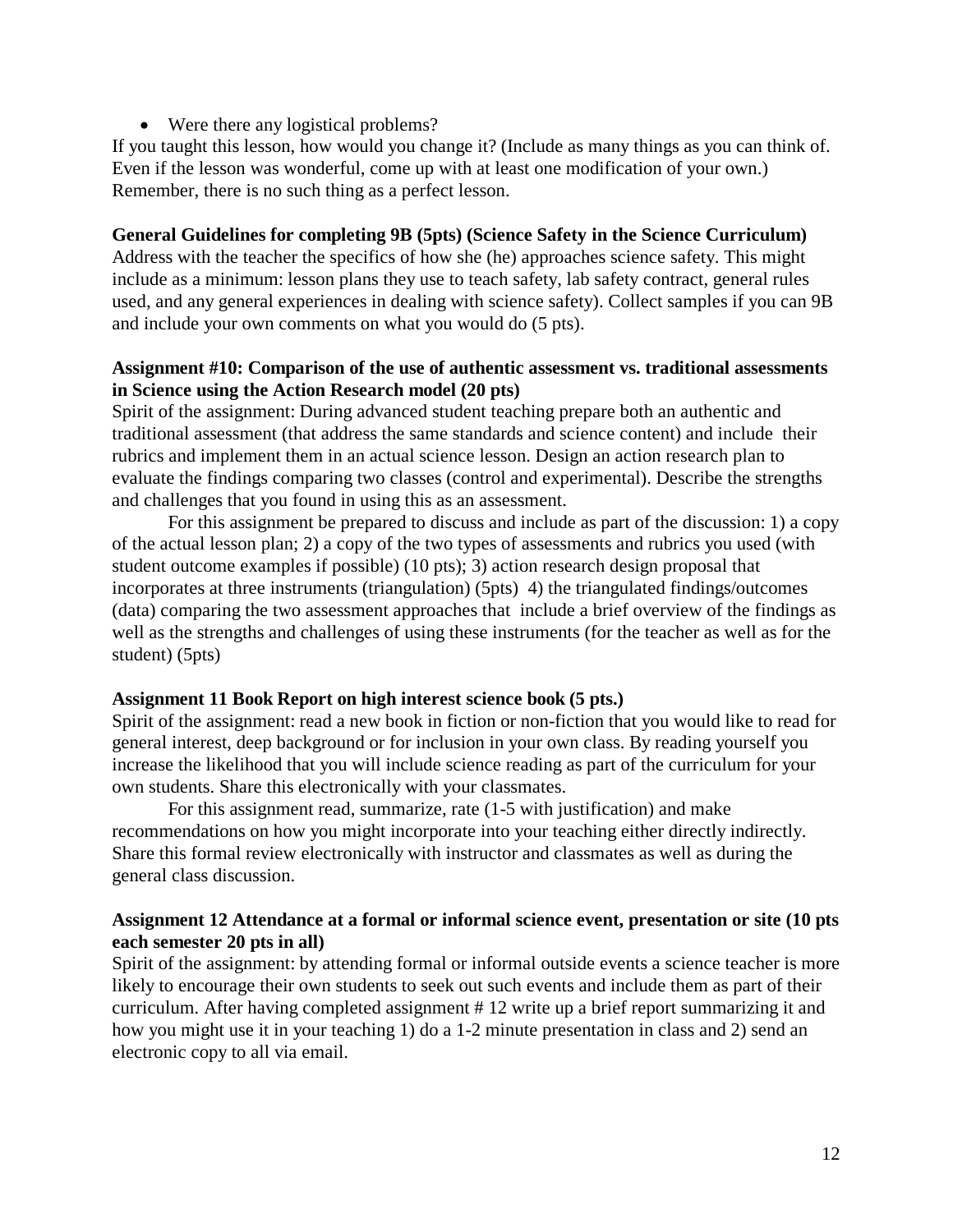# **Assignment 13 Attendance at a field trip to the Wild Animal Park ( Fall 20 pts) and Reuben Fleet Science Museum ( Spring 20 pts)**

Spirit of the assignment: by attending this field trip students will: 1) general procedures for planning an implementing a field trip in science; 2) how to access and use resources provided by a site prior to going; 3) Pre, during and post lesson plans using a) prepared curricular materials at a field site; b) teacher developed and implemented curricular plans

# **Assignment #14 Researching a current issue or topic in science and presenting a minilecture in class on that topic (15 pts).**

The spirit of the assignment is to practice researching a current issue or topic (outside the science textbook) and applying some of the concepts from Chapter 11 (Using lectures in science) to present a 10-minute mini-lecture to the class.

# **Assignment #15 Issues in Science Student Teaching (Case Study Approach): both semesters (10 pts each semester)**

The spirit of the assignment: Share issues/ problems/solutions to various scenarios that occur during beginning and advanced student teaching related to curriculum, teaching strategies and classroom management. The Case Study Model used will be discussed in class and used as an approach to address real solutions and subsequent outcomes from these action plans. One written Case Study will be required each semester.  $(5 + 5 = 10$  pts  $@2 = 20$ .)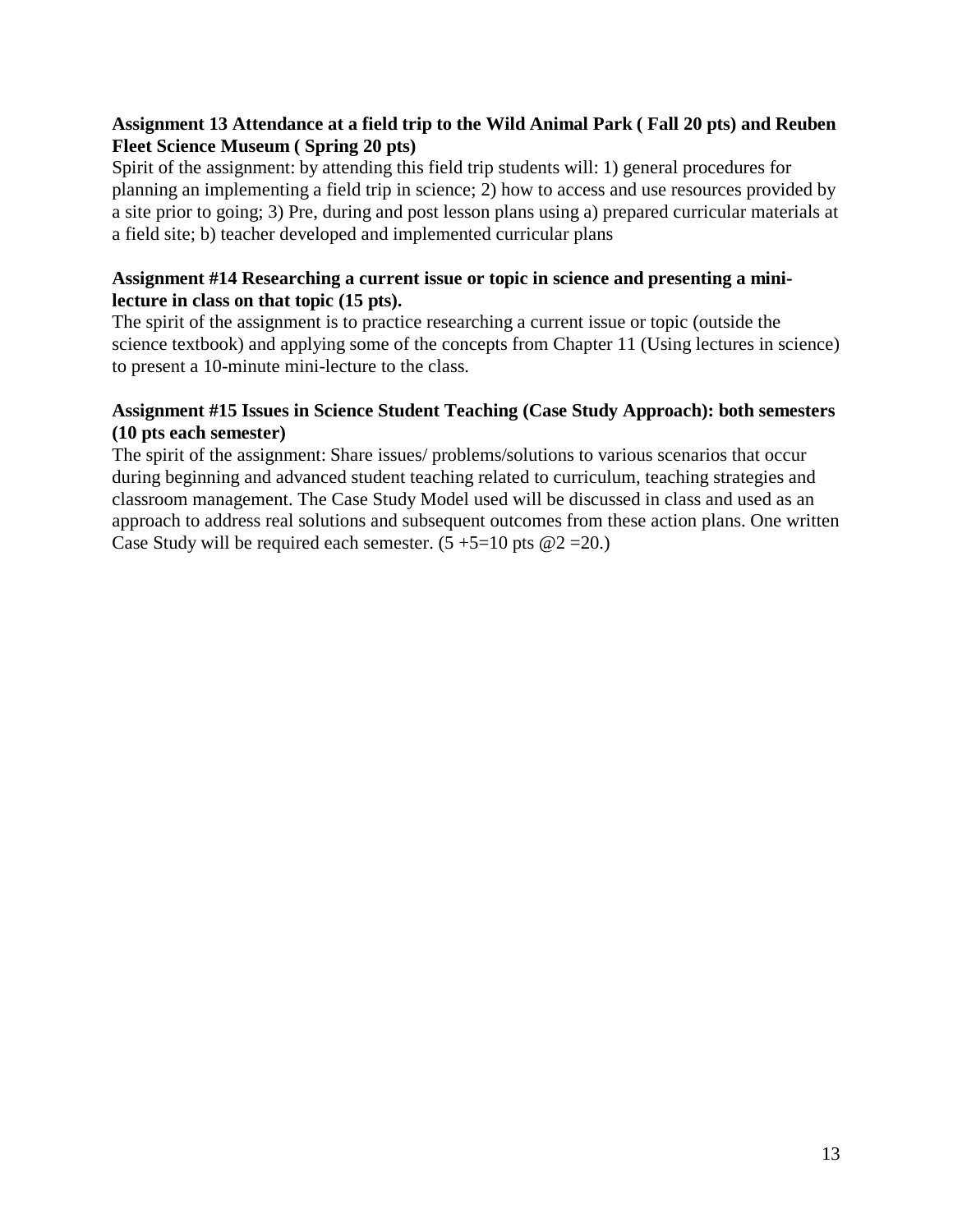# **Addendum A Grade Sheet for Fall Semester (please copy for grade folder)**

**EDSS 545 A Fall Semester Grade Sheet**

#### **Name**

#### **Assignment Number/Name**

| (50 pts possible)                                                                                             |
|---------------------------------------------------------------------------------------------------------------|
| #2 Science text reading logs and chapter questions(6pts each) indicate scores on each chapter assigned below) |
|                                                                                                               |
|                                                                                                               |
|                                                                                                               |
| 15 pts                                                                                                        |
| 5 pts                                                                                                         |
|                                                                                                               |
| #9A/B Observation of Science Lesson/Safety Report (10pts + 5 pts)                                             |
| #12 Independent Study at formal or informal science event (Report) 10 Pts                                     |
|                                                                                                               |
|                                                                                                               |
|                                                                                                               |

Total Possible= 199 pts Points Earned= Average/Grade=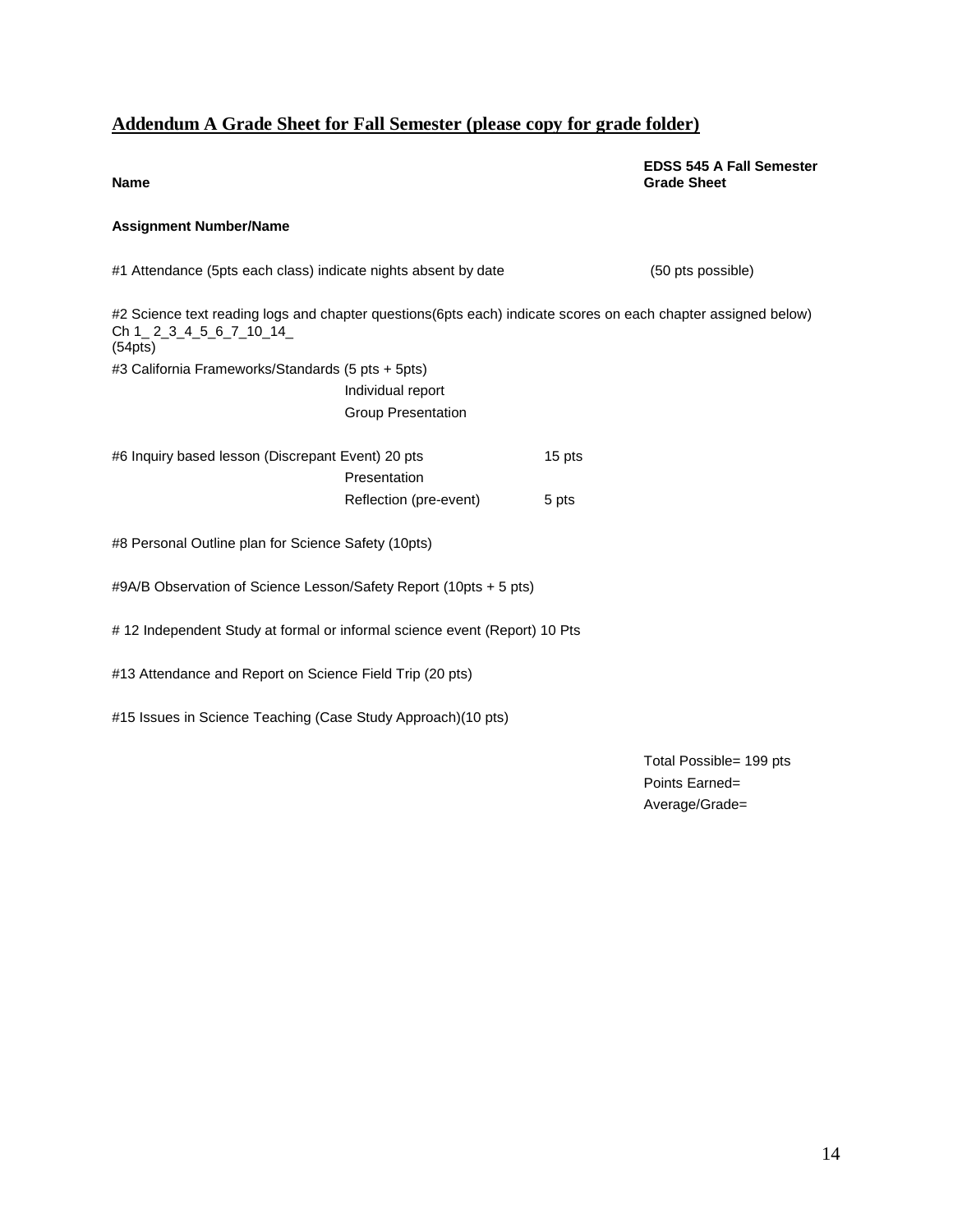**Addendum C (Case Study Preliminary and Final Report)**

**Case Study Considerations for Assignment #15 Issues in Student Teaching**

**A case study is a formal strategy to collaboratively problem solve some issue in education (in this case science education). Some generalized steps should include at a minimum at least the following preliminary steps leading to a final report:** 

- *1)* **Identify a problem which in inhibiting your ability to teach or the students' ability to learn.** *It may take many forms such as: infrastructure: I room is too small to have laboratory type exercises; management: one of my students will not do any homework; teaching materials: I have no lab manuals and little materials; teaching strategies: I do not know how to deal academically with such a wide range of abilities in my class. ETC.*
- *2)* **Brainstorm possible solutions based on general knowledge from classes, readings, master teachers and prior experiences. After you have discussed the issue with your partner and instructor get feedback and suggestions from them.** *Ex. From infrastructure problem: swap rooms with another science teacher one day a week when they are not using the lab. This should be coordinated with the principal and based on state mandated requirements for safety in science laboratories*

**3) Propose an action plan with specific actions and a timeline**

**For three weeks with plenty of warning to the students change rooms to use the lab. Identify additional problems this may create and propose changes.**

**4) Gather data from observations and responses to your plan** 

*Students took an extra five minutes to get to this lab so I said if they were on time this would result in a bonus of 5 pts on their lab report for at least the first three weeks.*

**5) Final Report should include aspects of 1-4 in addition to the outcomes and implications from the action plan: What were the successes and the challenges to the plan? What would you do next to improve on it?** 

*I would request an adequate lab space from the principal or whoever schedules a year prior. I would make a recommendation on which room might be a good fit for my curriculum and point out the state requirement for adequate space and safety for laboratory based science classes.*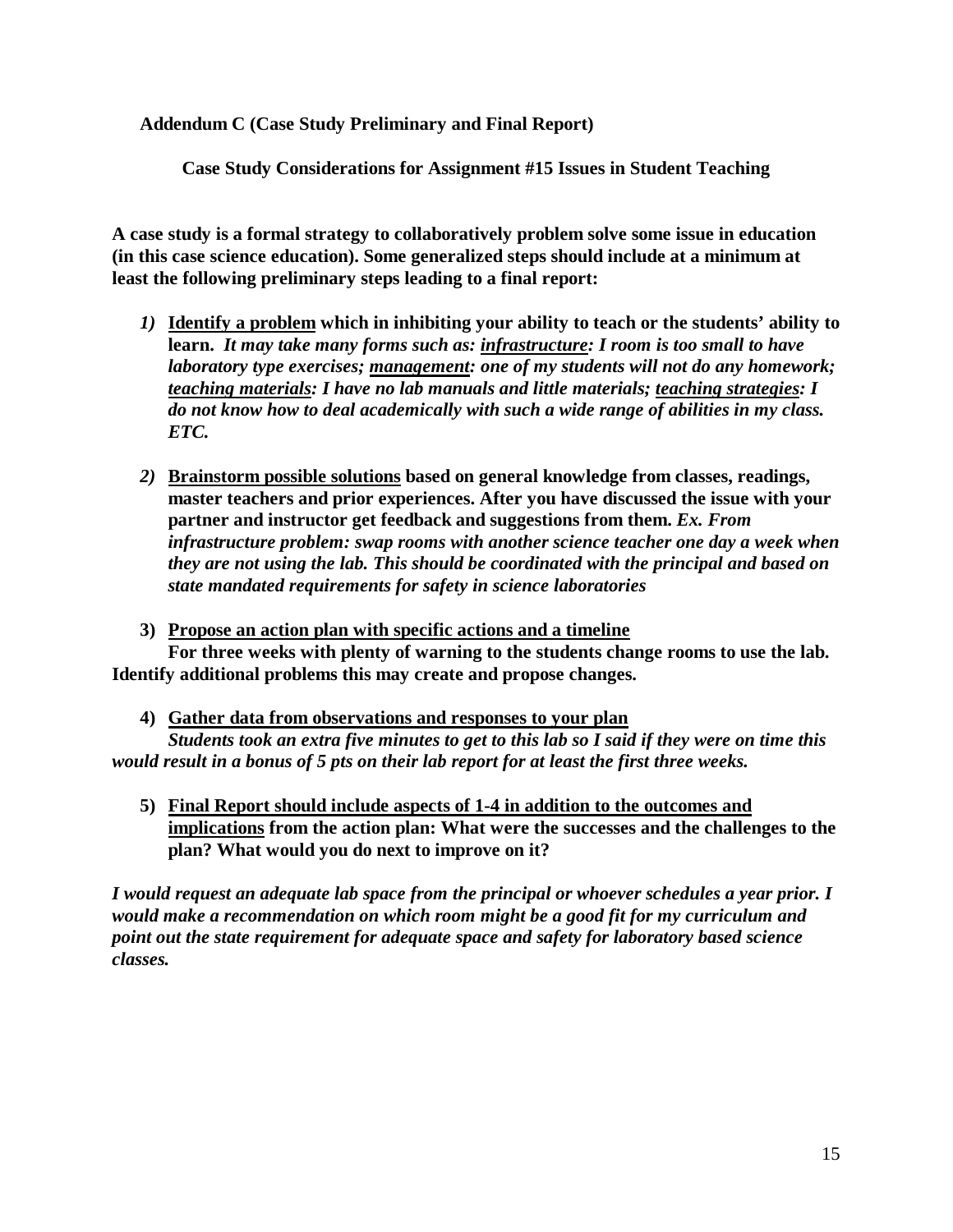# **Spring Semester:**

# **The following are assignments due this spring semester that could be completed prior to first class or during the intercession:**

- **\*Internet resources #4 Note:** (please review three sites and include an evaluation that includes at least the following: 1) copies of URL and a representative page; 2) justifiable rating and rationale (1-5); 3) applicable to you as a teacher or your students; (i.e. how would you use it)?
- **\*Video resources #5 from three total sites: one educational source (Web) and one television show and one specific site (Annenberg or Lucas) (http://www.learner.org/resources/series126.html#)/Lucas)** bring and discuss one resource from above 1) strengths and weaknesses; 2) rating and rationale (1-5) 3) potential application to science classroom
- **Science related personal reading #11** send title, other information including short summary/application and personal rating/review (due anytime during the semester) Discussion in class.
- **Reading Assignments: Ch\_11, 8 , 13, 12 and 15 (In this order)**

# **Assignments due for Class #1 February 8**

**1)** Reading log Ch 11 (Lecture): Prompt: Which of these ideas will I incorporate in my 10 minute lecture? (no questions assigned)

# **#1 February 8 (Monday)**

- Review syllabus for second semester
- \*Discussion of assignment regarding ratings of video resources #5 and internet resources #4 (see description in syllabus)
- Model lecture that integrates the ideas from Ch 11
- Discussion of prompt from Ch11
- Final disposition of Case Study 1 from Fall Semester/discussion

# **Next time:**

- Prepare mini lecture as part of a small unit on current topic/issue for next time (aligned with Ch 11 Lecture Strategy) Assignment #14
- Presentation/Handout of ratings of video resources #5 and internet resources #4

# **#2 February 22 (Monday)**

- Presentation of lesson on current topic in science using mini-lecture approach (10) minute max) (aligned with Ch 11 Lecture Strategy) Assignment #14 Part 1 ( 4-5 presentations)
- **Discussion of three Best Practices in Science Teaching from both Internet and Video Resources (including Annenberg and Lucas Web site resources that address inquiry based teaching in for # 5 and #4 Internet sites):** bring and discuss 1) strengths and weaknesses; 2) rating and rationale  $(1-5)$  3) potential application to your science classroom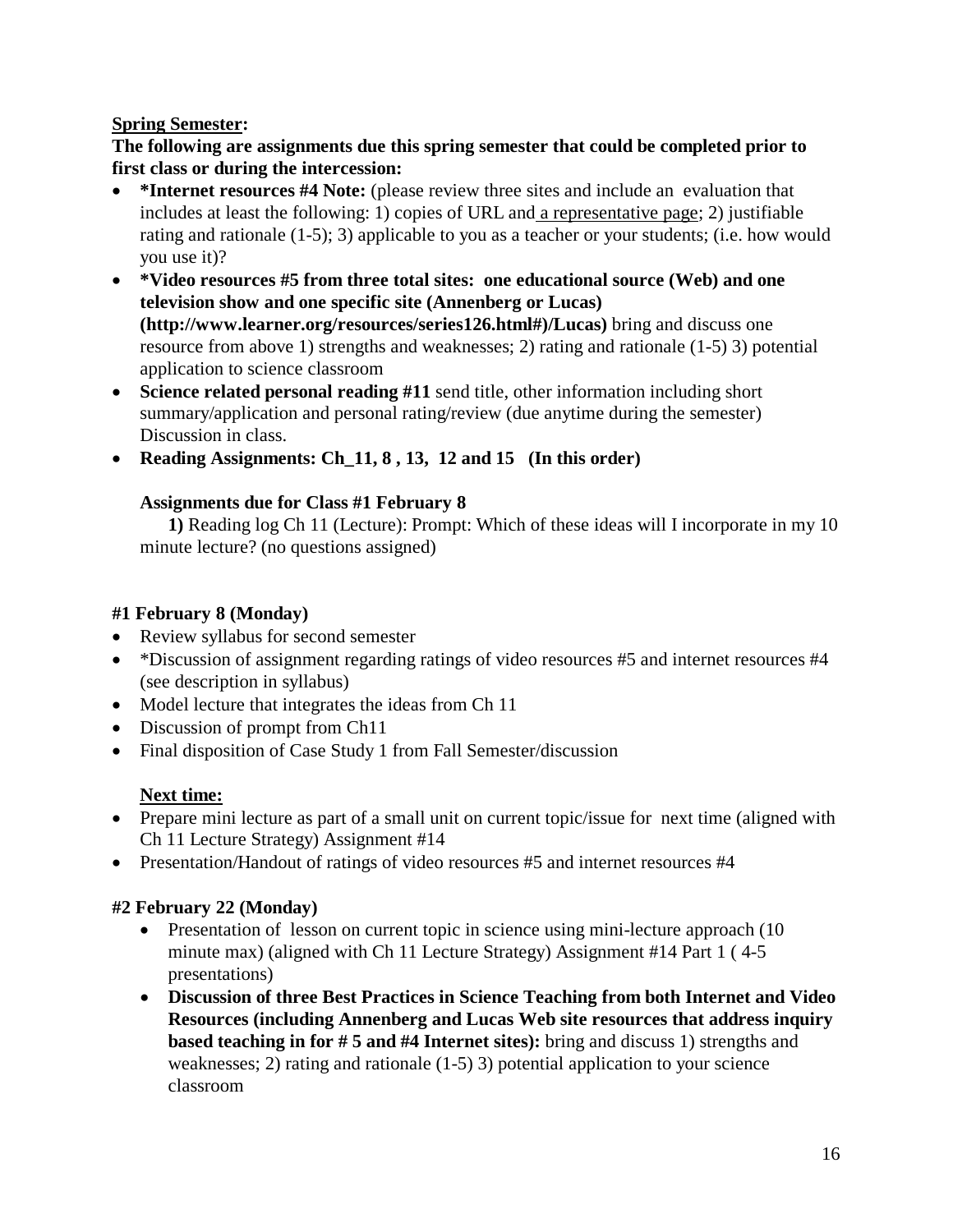# **Review Assignments for Next class:**

**1)** Reading prompt to respond for Ch\_8 in Science Instruction and Ch 12 Successful Inclusive Teaching (SDAIE Science by Choate): **As a result of reading this: What are some specific strategies you would (have) use to adapt learning in your science classroom from each of these resources (elaborate and be specific)?**

# **#3/#4 March 6 Saturday 9-3**

- Discussion of reading response to prompt from Ch 8 Diversity in Science Instruction and Ch 12 (Choate) (SDAIE instruction in Science)
- Overview of findings from Keating dissertation on Navajo related to SDAIE techniques
- Mini-Lectures (Part 2 (4-5 presentations)
- Review of Inquiry based topics (DE/Open ended experiments) with an introduction to curricular and extracurricular science projects: Odyssey of the Mind/ Invention Convention/Toys in Space as additional models of Inquiry based learning (some modeling and practice in implementing these)
- Presentation of use of Passport representative ("Use of Probeware in Middle and High School Teaching" (Staci and Joe presentation)
- Discuss SDAIE action research project specifics below

# **Review assignments for next class:**

- 1) Adapt Science lab with SDAIE adaptation (experimental). Be prepared with an overhead of both control and experimental lab write-ups next time with appropriate SDAIE modifications; 2) Use action research proposal form (see syllabus addendum) to discuss your research design on: Effectiveness of SDAIE techniques in science lab settings **( See Assignment # 7 description in the syllabus).** Your **final report** research report will include: 1) copies of both experimental and control lab directions; 2) findings from the action research design **(Final action research findings due on April 19**
- 2) Reading log response from Chapter 13 Laboratory and Field work : Prompt: (Discuss a range of ways that you have or will use laboratory and field experiences in your science classroom)
- 3) Re-read section on Authentic/Alternative Assessments from text Ch 4 (pp 55-58) Alternative Assessments in Science): Which one these alternative assessments would you consider using this semester in your science teaching (and applying to Assignment #10 ie Action Research comparing traditional to authentic assessment?)
- 4) Issues in Science Student teaching presentation of question or problem that will be addressed in CP 2 (development of Case Study 2 Issue(s) (#15)

# **#5 March 15 (Monday)**

- Present preliminary experimental (SDAIE lab) and control science lab instruments and Action Research Proposal that will be used in conjunction with Assignment #7 : Effectiveness of SDAIE techniques in science lab settings
- Issues in Science Student teaching presentation of question or problem that will be addressed (development of Case Study 2 Issue(s) (#15).
- Discussion of reading prompts from Ch 13 Laboratory and Field Work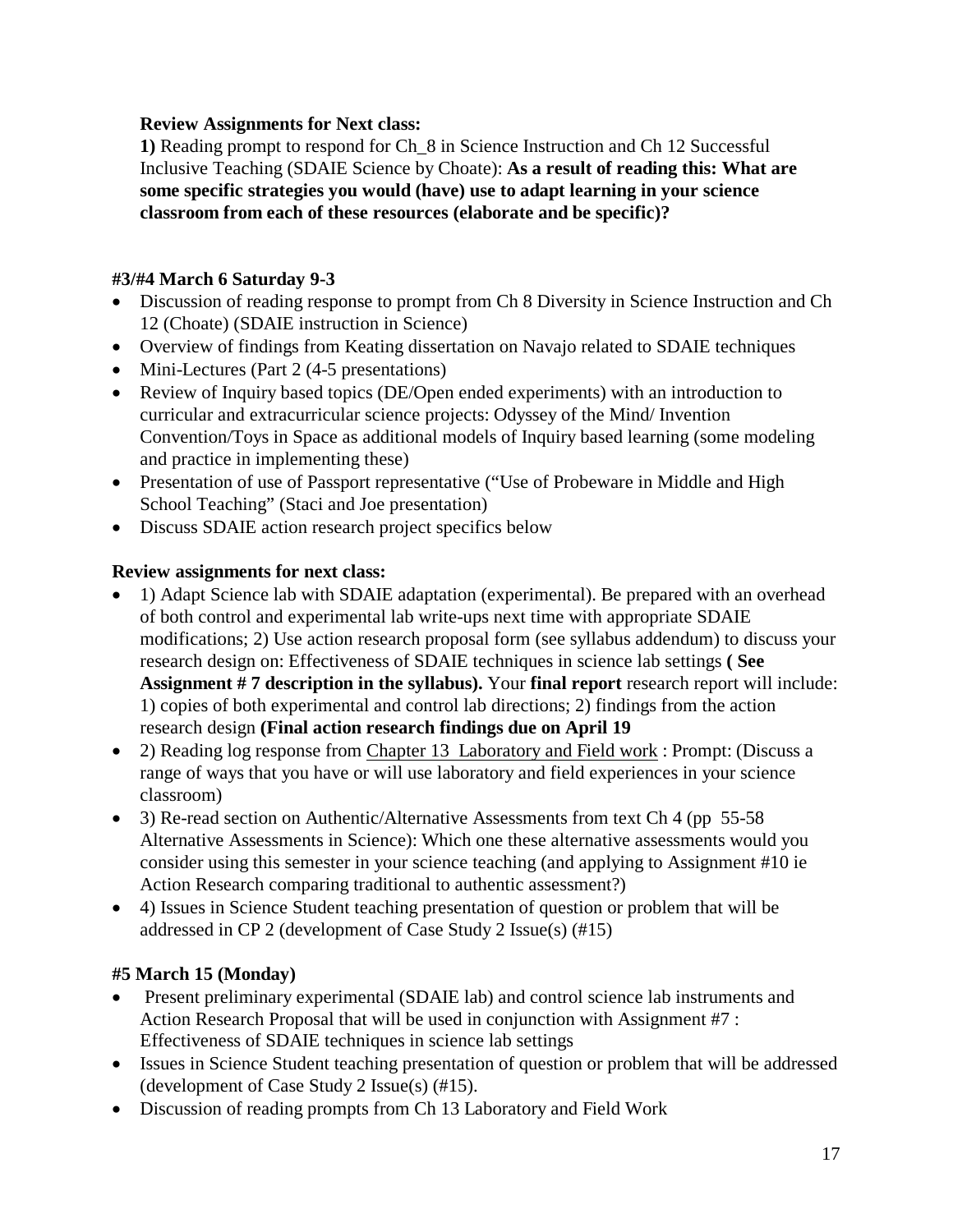- Discussion of prompt for Ch 4 pp 55-58 on Alternative Assessment
- Discussion of Assignment #10: Effectiveness of Applying Authentic Assessments to a Science Classroom

# **Review assignments for next class:**

- 1) Read/Reading log prompt for Ch 12 Science Technology and Society (Integrating Science as a Discipline) and Ch 15 Use of Technology in Science: Based on the content of each of these two chapters: Discuss the range of technology you would use or have used (or seen) in the science classroom (Elaborate and Be specific)
- 2) Assignment **#10 (See description in syllabus):** Applying Authentic Assessments to a Science Classroom. As part of the student teaching experience: you will design and use an authentic assessment and compare its effectiveness with a more traditional assessment (action research) for the same lesson (ie a control and experimental design). Note: For next class bring 1) both the authentic instrument (experimental) and traditional instrument (control) and the rubric to score them as well as the 2) action research proposal form (see syllabus addendum) that you plan on using in your action research study. **Your final** report will include: 1) copy of lesson plan used, 2) both forms of assessment instruments and rubrics used and 3) findings from this action research design. **Final Action Research Report due May 3**
- **3)** Intermediate oral report on progress of Case Study 2 (issues in Science Teaching) due on April 10th
- **#6-#7 April 10 Saturday (9-3 counts as two classes): Field Trip to a Formal Museum site (Reuben Fleet/ Natural History): Use of Community Resources in the Curriculum (Assignment #13 Part 2)**
- Intermediate progress of Case Study 2 (due May 14)
- Educational Resources at both museums
- Design a pre/ during/post lesson with specifics logistics and assessments for one of the demonstrations at Reuben Fleet followed by modeling at the location for the class (final written design made available to all via email)
- Design a pre/ during/post lesson with specifics logistics and assessments for one of the demonstrations at Natural History Museum followed by modeling at the location for the class (final written design made available to all via email)
- After viewing one of the available movies at the site: How would connect it to the curriculum and how would you make students accountable for material seen in movie? (written response made available via email)

# **#8 April 19 (Monday)**

- Intermediate progress of Issues in Science Student teaching (development of Case Study 2)  $Issue(s)$  (#15)
- Presentation of instruments/ rubrics for (traditional and authentic assessments) and action research proposal that you will use in conjunction with Assignment #10 (Effectiveness of Authentic Vs Traditional Assessments in a Science Classroom). Final report and presentation due May 3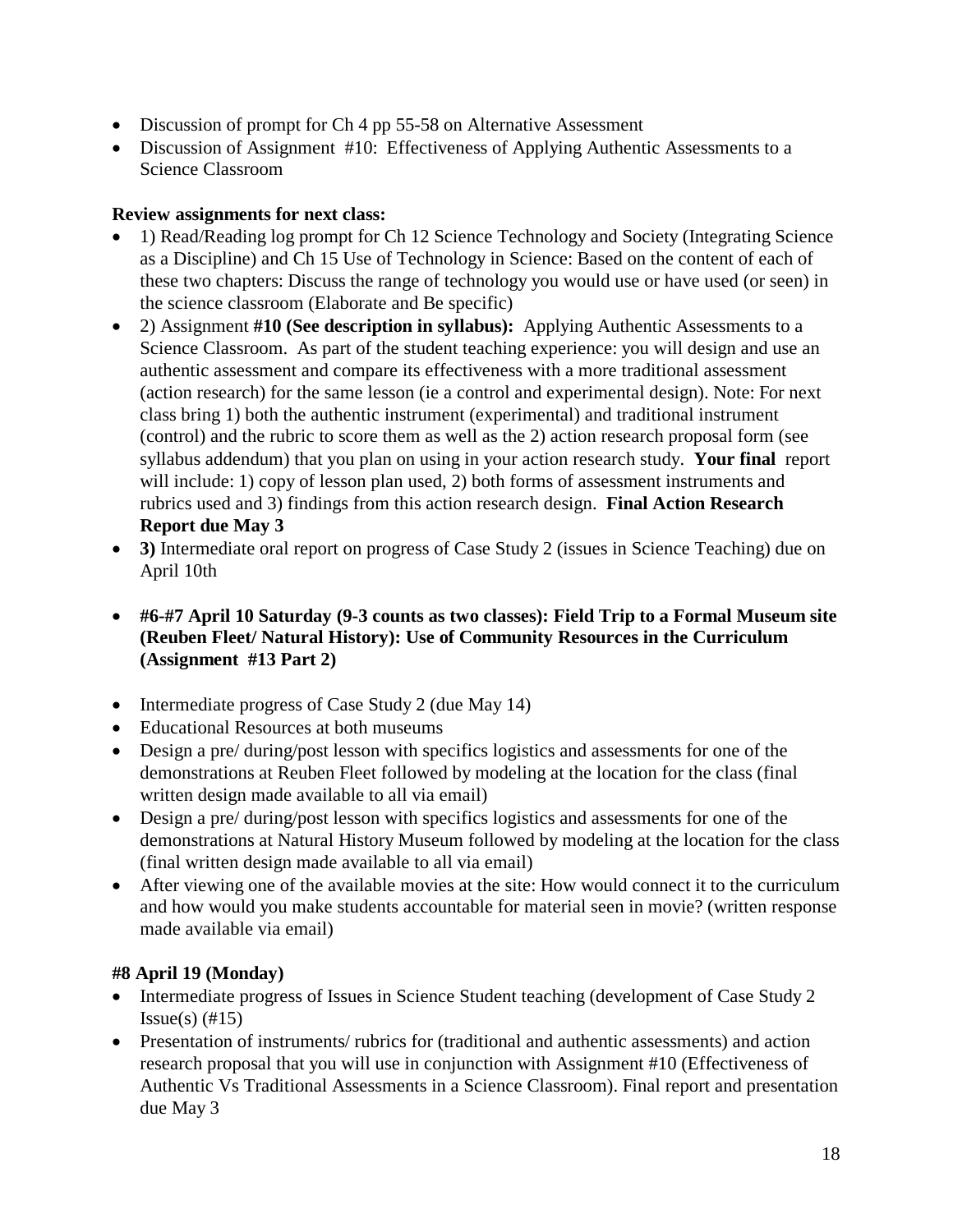- Discussion of reading prompt from Ch 12 Science Technology and Society and Ch 15 Use of Technology (Discuss the range of technology you would use or have used in the science classroom (Be specific)
- Presentation of reading (book) report Assignment #11

# **Review assignments due for next class:**

- Presentation of Action Research findings on: Assignment #10 Effectiveness of Authentic Vs Traditional Assessments in a Science Classroom (**Note requirements on syllabus)**
- Complete Independent Study/Open date assignment (#12)
- Continue to gather data for Issues in Science Teaching due May 14th

# **#9 May 3 (Monday) Video Conference**

- Issues in Science Student Teaching preliminary update report (Final due on May  $14<sup>h</sup>$ )
- Final Action Research Findings from Assignment #10 Effectiveness of Authentic Vs Traditional Assessments in a Science Classroom (**Note requirements on syllabus)**
- Independent Study/Open date assignment (#12)
- Instructor evaluations

**Assignments (by number)/Requirements:** (each will count as the points noted). The final grade for part a and b with be the % of total points earned that semester converted to a letter grade (90- 100=A etc.) Assignments are due on time and will not be accepted late.

1) Attendance/participation (5 pt. per class) (100 pts.)

2) Science Methods Text Readings/Questions/Discussion/Notes (6pts each)

3) Jigsaw of science frameworks and standards (10pts)

4) Evaluation sheets on best practices in Science video's (5 pts)

5) Evaluation of Science Internet sites (5 pts)

6) A-B Inquiry---Discrepant event reflection/ presentation(s) (10 pts)

7) Science lab SDAIE modification and action research findings (20 pts)

8) Development of an outline for a Plan for Science Safety (10 pts)

9) A-B Observation of science lesson and evaluation of science safety strategies  $(10 + 5$  $pts = 15 \text{ pts.}$ )

10) Development and implementation of authentic assessment and comparison to traditional assessment (action research findings) (20 pts)

11) Book Report on high interest science book (5 pts.)

12) Open ended science related event both semesters (10  $\omega$  2 = 20 pts)

13) Strategies for implementing field trips at the high school level (WAP visit and Reuben Fleet Museum  $2@ 15$  pts = 30 pts.

14) Researching and presenting a mini-lecture on a current topic in science(10pts)

15) Two Case Studies one per semester: Issues in student teaching and proposed action plans  $=(10+10=20 \text{ pts } @ 2=40.)$ 

Optional/Extra credit: (maximum 10 pts)

1) Directorship (5 pts.)

2) SDSEA or CSTA or NSTA or other Conference in addition to open assignments (5 pts. one day)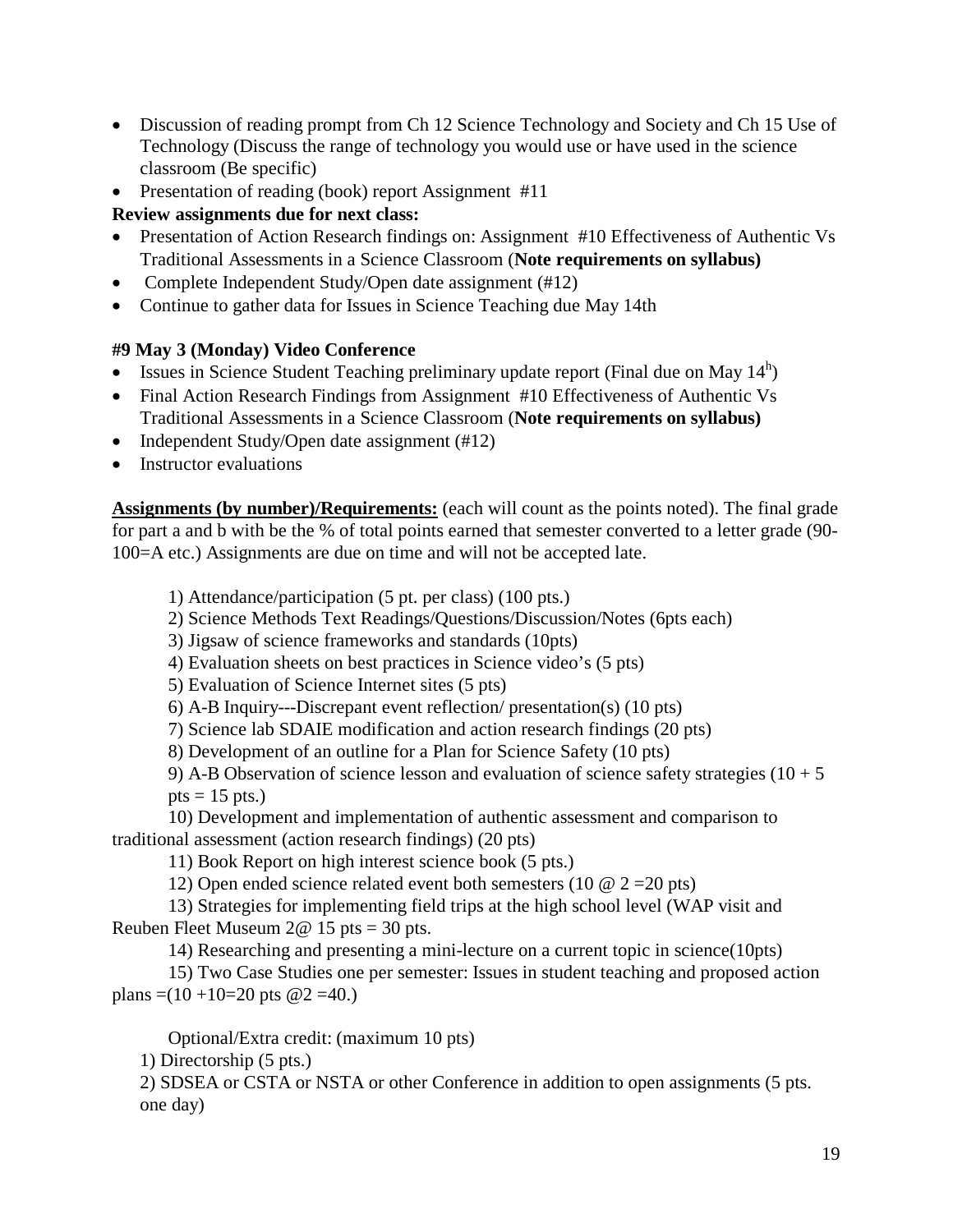#### **Point's summary:**

**Spring Semester: Assignments #1 (50 pts); # 2 (30pts.); #4 (5 pts.); #5 (5 pts.); #7 (10+10=20 pts.); #10 (10+10=20 pts.); #11 (5 pts.); #12 (10 pts.); #13 (15pts); #14 (20 pts); #15 (20 pts) = 200 pts. Total**

# **Addendum A (Spring Grade Sheet)**

**Name EDSS 545 B Spring Semester Grade Sheet Assignment Number/Name** #1 Attendance (5pts each class) indicate nights absent by date (50 pts possible) #2 Science text reading logs 5 readings X (6pts each) indicate scores on each chapter assigned below) 30 pts #4 Investigation and evaluations of three internet sites 5pts #5 Investigation of Video resources (Internet/TV) 5pts #7 Action Research Study on Effectiveness of SDAIE vs Traditional Lab Experiences (10 prelim + 10 final= 20 pts) Preliminary Proposals Final Written and oral report of findings #10 Action Research Study on Effectiveness of Authentic vs Traditional Assessments (10 prelim+10 final= 20 pts) Preliminary Proposals Final Written and oral report of findings #11 Book Report on high interest science book (5 pts) # 12 Independent Study at formal or informal science event (Report) 10 Pts #13 Attendance and Reports on Science Field Trip (15 pts) Reuben Fleet Natural History **Movie** Movie #14 Mini-Lecture as introduction to science topic (10 pts) #15 Issues in Science Teaching (Case Study Approach) 5 prelim+ 5 final =(10 pts)

> Total Possible= 180 pts Points Earned= Average/Grade=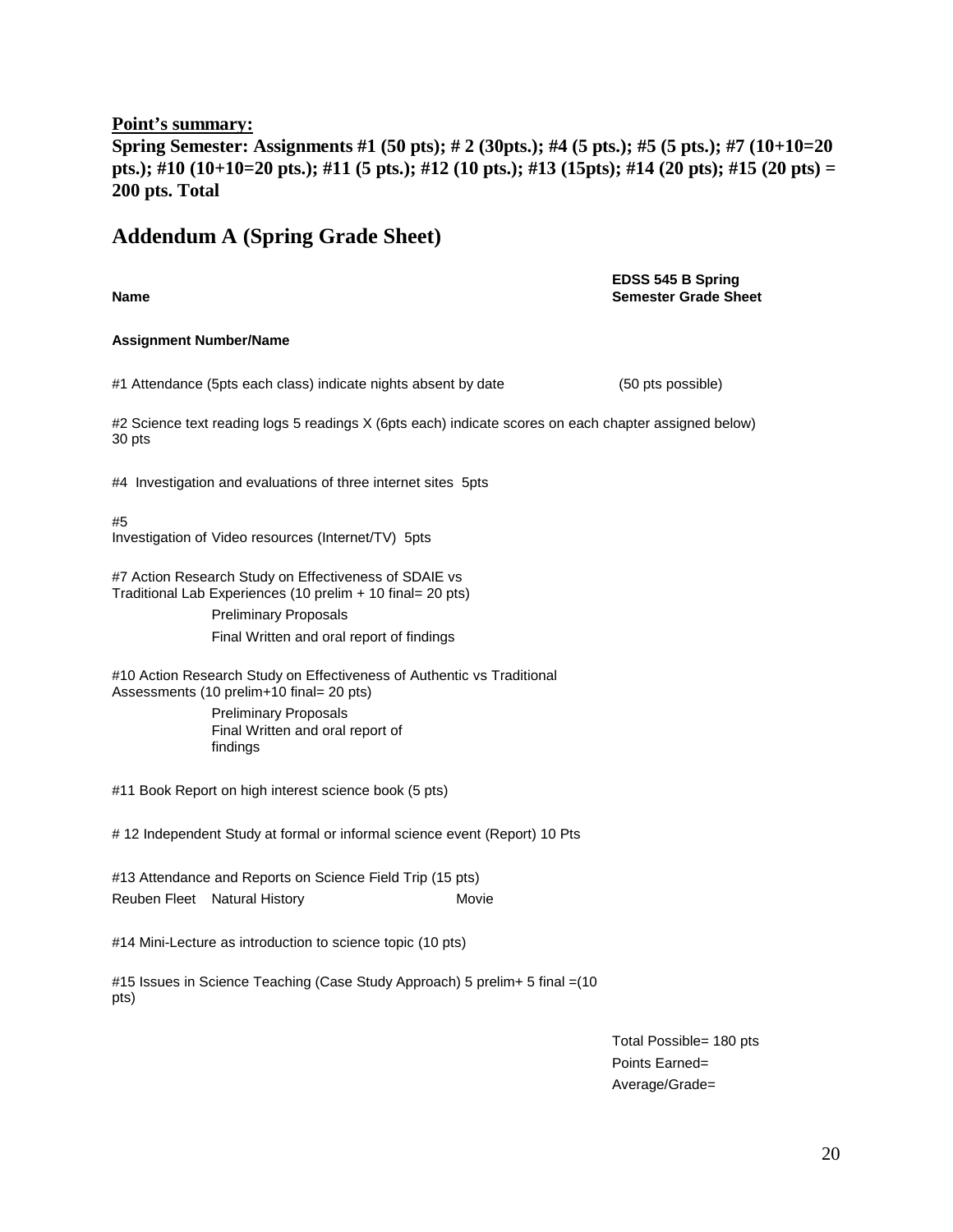# **Addendum B (Action Research Design Proposal/Final Report)**

# Action Research Project Design Proposal Plan

#### **Purpose:**

1) To apply the principles of action research in a teacher directed and designed project. 2) To model the concept of the teacher as a researcher.

# Design Plan

**Problem:** ( specifically what question(s) are you posing)

**Information:** ( what are potential sources of background information related to your question(s). This literature review of your topic can assist you in more formally organizing both your questions and as a basis for formulating your research design. Although it is not part formally a part of this assignment to include this you have done a lot of informal background reading and discussion to inform you related to this topic.

**Hypothesis:** ( based on background information and what do you predict will be the answer to the question). This may be stated in the form of a null hypothesis (ex. there will be no difference between method A and B in learning science concepts) or research question format (ex. students will learn science concepts better when using method A). Remember it is not so important that the data supports or refutes the hypothesis but rather that it (data) accurately justifies your conclusions.

**Experimental Design:** This section should include an overview describing **the nature of the type of research study** i.e. quantitative, qualitative (or both) as well as the general procedures which will guide you such as: any materials, instruments and techniques utilized **to gather data**; the **subjects** which will be the focus of the study; **time frame** for conducting the study; and methods used to **analyze data.** Remember to explain how you will attempt to control the critical variable of researcher effect with **triangulation techniques** (since in many cases you will be both the teacher and the researcher).

**Data/Results:** How will the data be represented? For example, will a journal be used, data tables constructed and or graphs produced? If statistical analysis, please specify.

**Conclusions:** Is the analysis of your data support , refute (or yield inconclusive results)related to your hypothesis? What inferences could you draw from the conclusions? What additional questions and research might your results suggest? What potential implications might your findings suggest (for your classroom or for learning and teaching in general)?